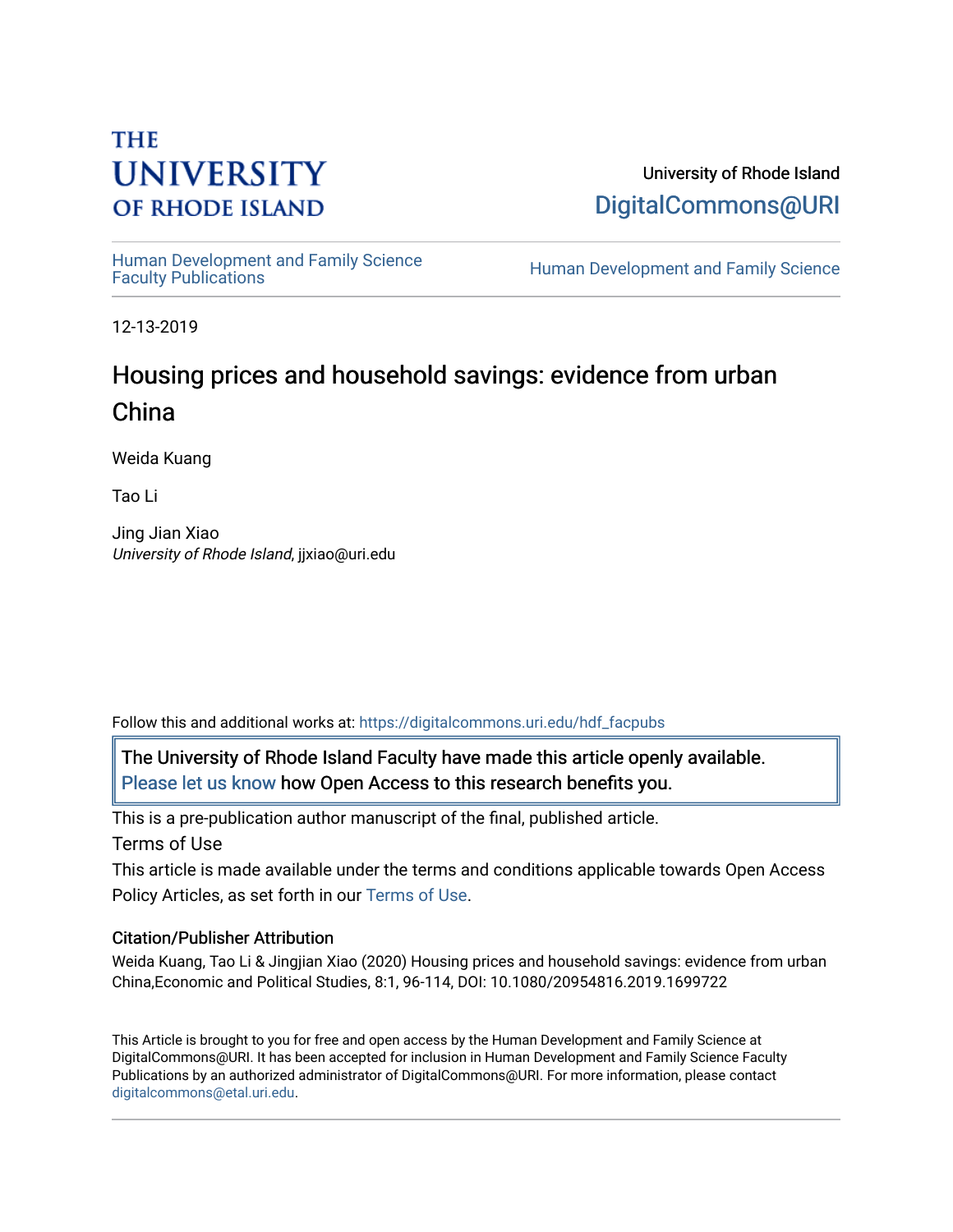#### **Housing Prices and Household Savings: Evidence from Urban China**

#### **Weida Kuang**﹒**Tao Li**﹒**Jing Jian Xiao**

**Abstract** Based on precautionary saving motives, this research develops a three-period life-cycle model to manifest the impact of housing price on household savings in urban China. The theoretical model illustrates that the expected appreciation of housing price at a household's middle age leads to the increase of household savings at a household's young age. Second, household savings at a household's young age is positively associated with both expected educational and medical expenditures in a household's middle age and pension expenditures at a household's old age. Third, the expected housing price crowds out educational and medical expenditures at a household's middle age. With the panel data sets of China's 31 provinces during 1996-2016, results suggest that the expected housing prices significantly interact with the current household savings. However, the influence of the expected housing price on the current household savings is greater than that of the current household savings on the expected housing price. Third, the expected expenditures of education, medical care and pension fuel up the current household savings. Meanwhile, the housing prices crowd out the expenditures of education, medical care and pension. Finally, data of the Urban Household Survey (UHS) over the period 2002-2007 show that the household head age has an effect of reverse U-shape on household saving. Accordingly, to prevent a housing bubble and promote household consumption, policy makers should curb housing price inflation by enacting appropriate countercyclical housing policies.

**Keywords** Housing prices ·Household savings ·Endogeneity

e-mail: [weidakuang@gmail.com](mailto:weidakuang@gmail.com)

Tao Li

-

Jing Jian Xiao

Department of Human Development and Family Studies, University of Rhode Island, Kingston, RI, 02881, USA

Weida Kuang  $(\boxtimes)$ 

Department of Finance, School of Business, Renmin University of China

No.59, Zhongguancun Street, Haidian District, Beijing, 100872 (Zip Code), P.R.China

<sup>86-10-82500473 (</sup>O); 86-10-82509169 (F)

School of Economics, Central University of Finance and Economics, Beijing, P.R.China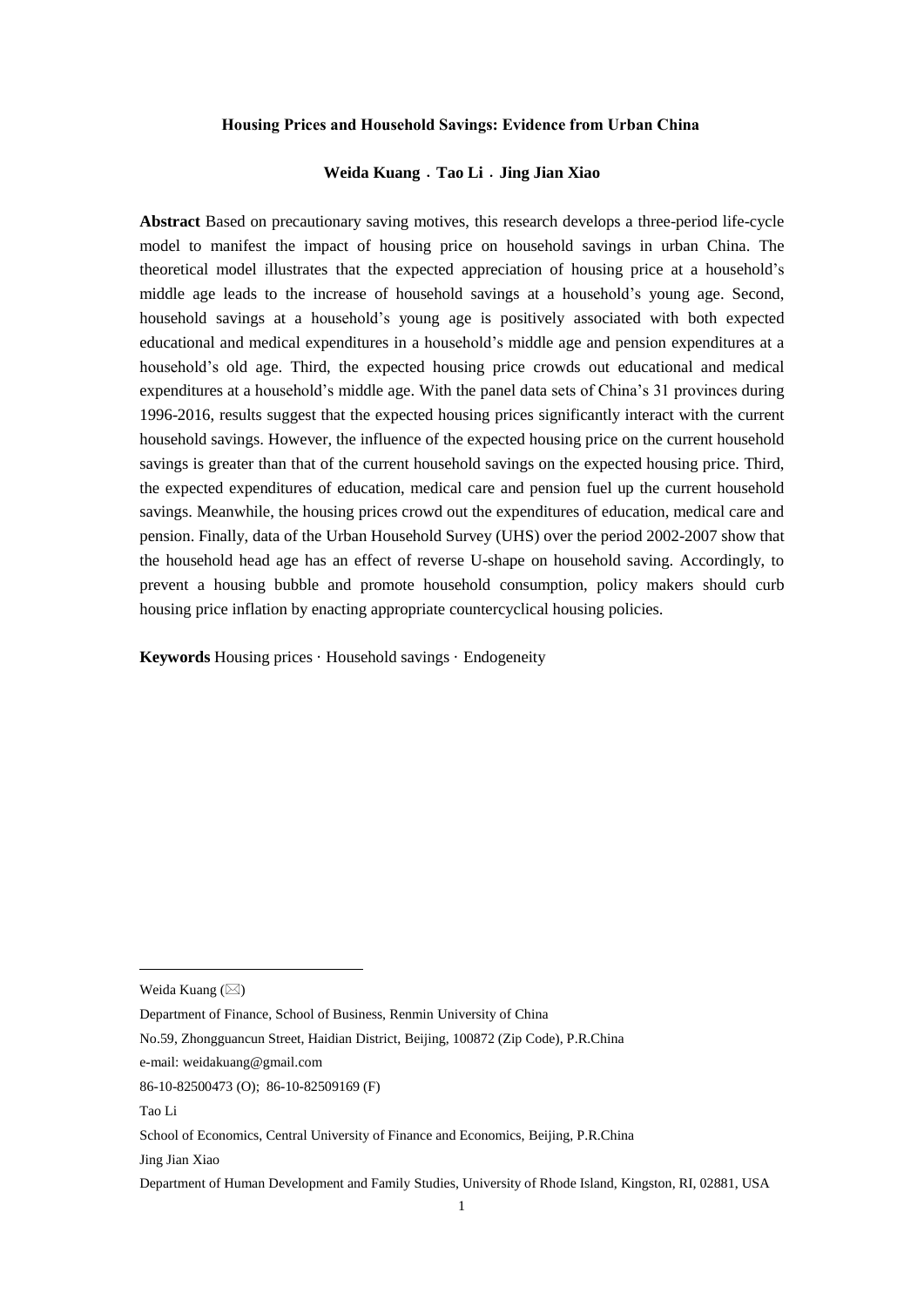#### **1. Introduction**

### 1.1 Background

Both housing price and household saving are vital to macro-economy (Case, 2008). Wei and Zhang (2011) find that the size and price of housing tend to be higher in regions with a higher sex ratio, while the sex ratio is significantly associated with the saving ratio. It is well known that China's economy has grown rapidly in recent years. According to the World Bank, the average growth rate of China's GDP was 10.6% in the past decade (2002-2011)①, which far outpaces the average worldwide growth rate of 2.6%. Meanwhile, the disposable income per capita in urban households has increased dramatically, from 7702.8 CNY (Yuan, hereafter) in 2002 to 21809.8 Yuan in 2011, a value that is three times higher than the increase over the previous decade. According to the permanent income hypothesis (Friedman, 1957), the rational consumer is optimistic and reduces saving at the presence of fast income growth. However, the outstanding balance of savings and saving rates of households continue to grow among urban Chinese<sup>®</sup>. At the end of 2011, the Chinese outstanding urban household saving balance reached 34.4 trillion Yuan, which is 3.9 higher than it was in 2002 and accounts for 42.50% and 72.63% in outstanding bank deposits and GDP, respectively. Fig.1 shows that the amount of household savings per capita increased from 1795.48 Yuan in 1994 to 43230.40 Yuan in 2016, while the urban household savings rate increased from 18.45% in 1994 to 31.35% in 2016. In addition, according to a survey by the People's Bank of China (PBC, hereinafter) in Q1 2013, 44.5%, 37.6% and 17.9% of depositors tended to save, invest and consume, respectively<sup>®</sup>. In theory, the high savings rate reduces consumption, economic growth and interest rates, resulting in overinvestment and economic overheating. Consequently, the high household saving rate is a stressing issue to China's macro-economy.



## **Figure 1** China's urban households' outstanding saving balance per capita (left axis) and saving rate (right axis)

*Source:* China Statistical Yearbook

-

Similarly, housing prices experienced a persistent growth between 1996 and 2016 in China. Fig. 2 shows that the national average housing price increased from 1857 Yuan per square meter in the

<sup>①</sup> <http://data.worldbank.org.cn/indicator?display=default>

<sup>②</sup> In this study, household saving propensity is referred as the ratio of current household saving to current household disposable income.

<sup>③</sup> <http://www.pbc.gov.cn/publish/diaochatongjisi/126/index.html>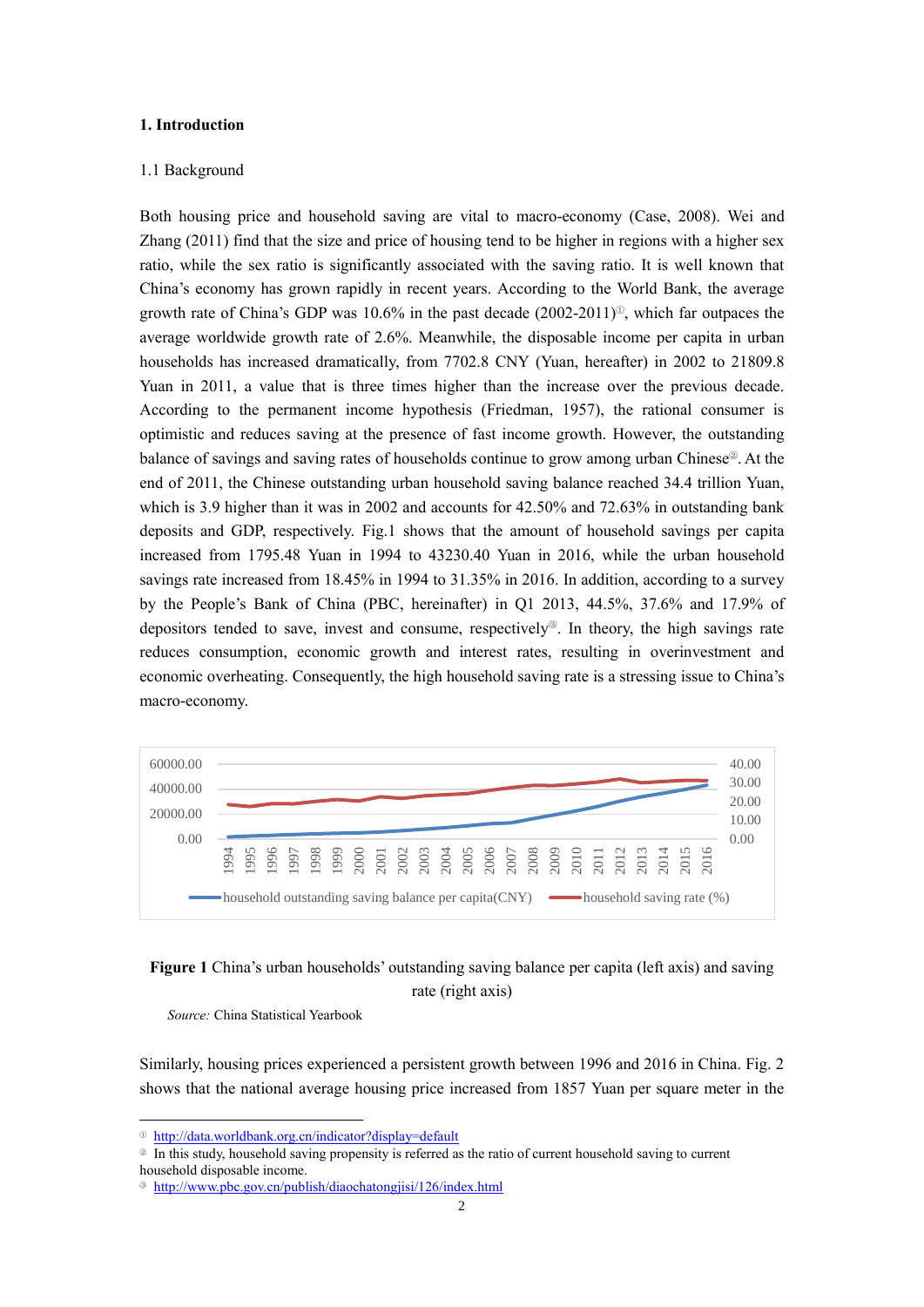housing reform year of 1999 to 7203.00 Yuan per square meter in 2016.The average housing prices in large Chinese cities also underwent rapid growth, in which the average housing price in four first-tier cities (i.e. Beijing, Shanghai, Guangzhou and Shenzhen) increased from 4534.56 Yuan per square meter in 1999 to 29060.75 Yuan per square meter in 2016. More importantly, the national average housing price-to-income ratio is 7.68 in 2016, whereas the average housing price-to-income ratios of Beijing, Shanghai, Guangzhou and Shenzhen were 16.11, 8.26, 7.92 and 18.31 in 2016, respectively. In addition, according to a Q1 2013 survey by PBC, 68% of the respondents complained that the current housing price was unacceptably high, whilst only 13.9% of the respondents were willing to buy houses  $\Phi$ . Accordingly, housing prices are pivotal predeterminants to housing affordability and housing bubble, which affects consumer well-being and financial safety.



**Fig.2** the Average Housing Prices of Four First-Tier Cities in China from 1996 through 2016

Based on Fig.1 to Fig.2, Chinese household saving rate appears to co-move with the housing prices. The correlation coefficient of housing price and household saving rate is around 0.96 over the period 1994-2016. This research attempts to examine the association between household savings and housing prices in urban China because the relationship between housing prices and household saving is pivotal to both consumer welfare and economic growth.

### 1.2 Literature Review

-

The extant literature has studied the relationship between housing prices and savings rates from three perspectives. The first strand of literature analyzes savings rates based on the life-cycle model. Skinner (1989) theoretically demonstrates that housing price appreciation reduces consumers' saving rates with rational expectations and perfect foresight. Homeowners with a bequest motive, however, may save more to help their children buy more expensive housing. Employing the household Panel Study of Income Dynamics (PSID) data from the late 1970s, Skinner (1989) finds that housing values have a slight impact on household consumption and

<sup>④</sup> <http://www.pbc.gov.cn/publish/diaochatongjisi/126/index.html>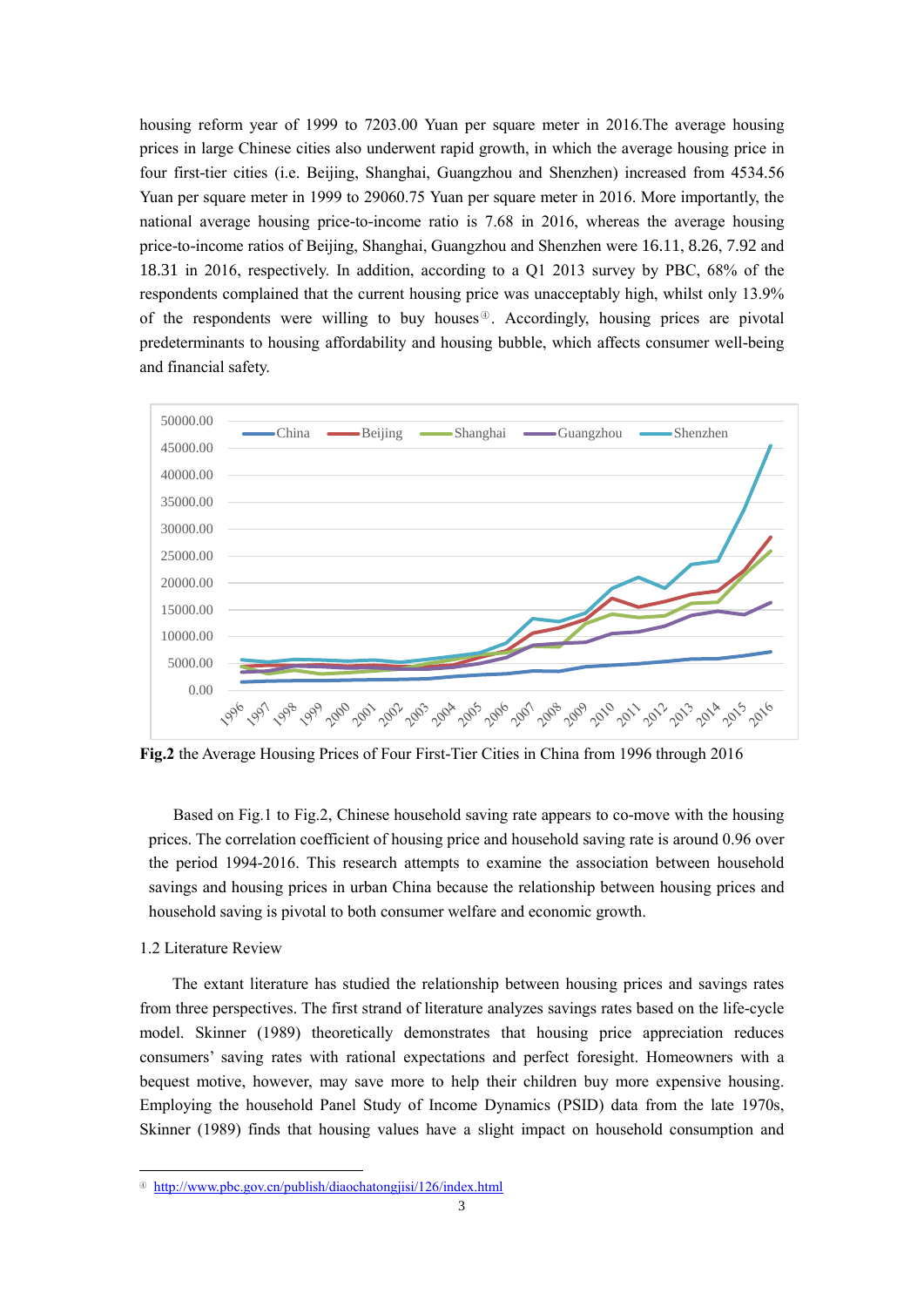saving, but have no effects when individual heterogeneity is controlled. Using the household PSID data for homeowners under the age of 65 years over the period 1984-1989, Engelhardt (1996) shows that family saving behavior is unchanged at the presence of housing price appreciation, but is reduced under housing price depreciation. Meng (2003) uses a Chinese survey data of 1999 Urban Household Income, Expenditure and Employment (UHIEE) to find that Chinese urban households are able to smooth most consumption and have a strong motive for precautionary saving. Utilizing the Taiwan micro data from the Survey of Family Income and Expenditure (SFIE) for years 1980, 1990 and 2000, Chen et al. (2007) employ quantile regressions to find that renters show a lower saving rate than homeowners and have lower saving rates at the presence of rapid housing price appreciation. Based on the stylized facts of China's underdeveloped housing finance system and second-hand housing market, Chen et al. (2013) develops a life-cycle model to demonstrate that higher housing prices give rise to more housing investments for wealthier households and further enhance housing prices, which encourages lower-income households and young people to increase their saving rates. Zhou (2014) uses the 2006 China General Social Survey data and finds that an individual has more brothers reduces that individual's household savings rate in urban China in that the brothers share the risks and the cost of supporting the parents. Based on the genetic effects of financial literacy from parents to children, Brown and Taylor (2016) use the panel data from British Household Panel Survey in years 1997-2001 and 2005 to suggest that having saved as a child has relatively large positive effects on both the probability of saving and the amount saved as an adult. Based on the life-cycle model, Curtis et al. (2017) theoretically analyze the demographic effects on the household saving rate with UN data and find that key factors generating the saving rate dynamics are the falling number of children in China and India and the growing share of retirees in Japan. Employing the China Household Finance Survey (CHFS) in 2013, Lugauer et al. (2018) find that the number of dependent children reduces the household saving rate. Combining the data sets of the Urban Household Surveys (UHS) and population censuses in 1990 and 2005, Ge et al. (2018) utilize the provincial fines of unauthorized births under the one-child policy to serve as instruments for demographic structure change and find that older households with fewer adult children, middle-aged households with fewer dependent children and younger households with fewer siblings save more.

The second line of literature explores the impact of precautionary saving upon household savings rates. Employing the 1984 PSID dataset, Sheiner (1995) shows that housing price has a positive impact on the savings of young households and the young households have saved for down payments to buy homes. Using the Japanese data from the Housing Demand Trends survey in January 1993, Moriizumi (2003) finds that the young Japanese renters who plan to purchase homes increase their savings by 30 to 40%. Using the China's National Statistical Bureau data of Urban Household Income and Expenditure Survey (UHIES) from 1986 to 2000, Meng et al. (2005) find that the subsidy reduction and abortion of education, housing and medical care increased saving rate and the resulting poverty of poor households in China 1990s. In terms of survey database of 1305 Polish households at the end of 2004, Roszkiewicz (2006) finds that the lower the young household income, the stronger propensity to accept precautionary saving. Utilizing the micro quarterly panel dataset of consumption, housing wealth and household characteristics over 2000-2002 in Hong Kong, Gan (2007) finds that the housing price has remarkable wealth effects on consumers' consumption, but it comes at the expense of precautionary saving. Using the household dataset from the Urban Household Survey (UHS) in China during 1990-2005, Chamon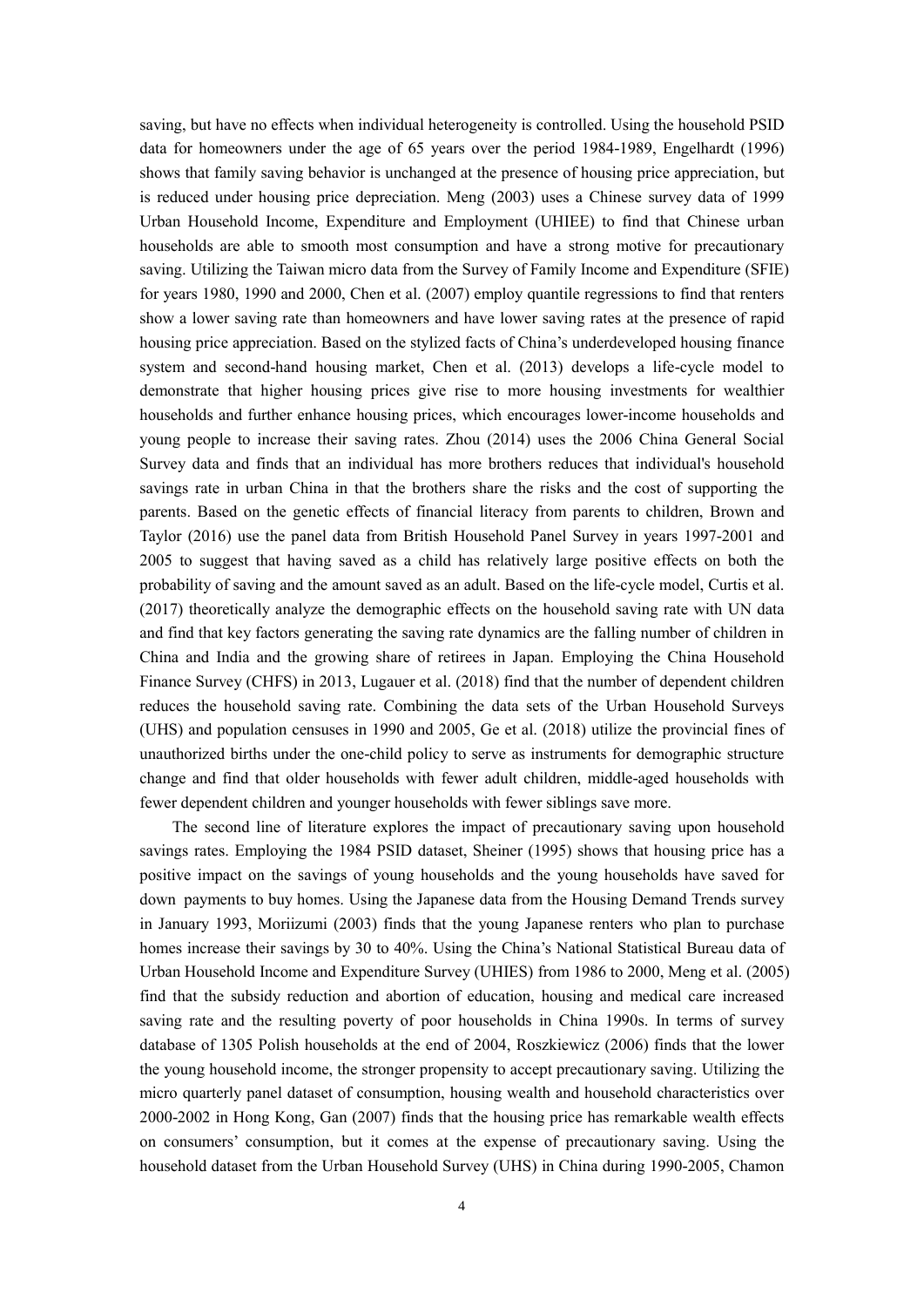and Prasad (2010) find that both young households and old households have the higher saving rates, which stems from the increasing expense for housing, education and health. Using eight years data of the China Health and Nutrition Survey (CHNS) over the period 1989-2009, Chamon et al. (2013) ascertain that higher income uncertainty and pension reforms together explain around half of the rise in urban household saving rate in China with an unusual U-shaped age-profile of savings. Merging the geocoded databases of HRS, Zillow, and the FHFA since 1992, Begley (2017) finds that the positive housing price shocks reinforce old homeowners' bequest motives, even though the negative housing price shocks have the negative effects. Aaberge et al. (2017) use the rotational monthly panel data of urban households in Sichuan province for the period 1988-1991 and find that political uncertainty resulted in significant temporary increases in savings.

The third line of literature discusses the role of liquidity constraints on household savings rate. Using the Chicago Title and Trust Company (CT&T) survey datasets for years 1988, 1990 and 1993, Engelhardt and Mayer (1998) find that transfer recipients reduce the time needed to save for a down payment by 9% to 20%. For each dollar of transfer received, the total savings falls by 29 to 40 cents, and the down payment rises by 61 to 71 cents. Using the 1988 PSID data, Hrung (2002) finds that parental house value affects children's consumption and saving. Using the multiple survey datasets from the United Kingdom, the United States and Italy in 1997, Kirsanova and Sefton (2007) find that Italy's household savings rate is the highest primarily due to the liquidity constraints of the homebuyers, particularly for young homebuyers. Chamon and Prasad (2010) argue that households have to increase precautionary saving to satisfy housing demands in undeveloped mortgage markets. Using the Chinese regional and household databases of sex ratios and savings rates from 1980 to 2000, Wei and Zhang (2011) find that housing sizes and prices tend to be higher in regions with higher sex ratios and savings ratios. Wang and Wen (2012) theoretically demonstrate that in a non-stationary economy, the measured aggregate savings rate can become quite sensitive to housing prices under borrowing constraints. Chen et al. (2013) find that the liquidity constraints arising from mortgage payments do not explain China's rising household savings rate. In addition, some researchers show that intergenerational transfer in home purchasing can mitigate liquidity constraints.

In short, the preceding studies analyze household saving behavior from the precautionary saving perspective, but fail to consider the different precautionary saving motives. In addition, the previous studies do not completely resolve the endogeneity between housing prices and household savings. Unlike previous research, based on the life-cycle model, this research contributes to identify different saving motives and resolve the endogeneity problem between housing prices and household savings.

### **2. The Model**

Based on the life-cycle hypothesis, this research incorporates housing price into precautionary saving motives and analyzes the effects of both housing prices and the other precautionary motives on household savings.

#### 2.1 Assumptions

For simplicity, we assume: (1) household disposable income is  $Y$ ; (2) household consumption includes housing consumption and non-housing consumption; (3) housing consumption refers to dwelling size  $H$ , and unit housing price is  $P$ ; (4) non-housing consumption includes baseline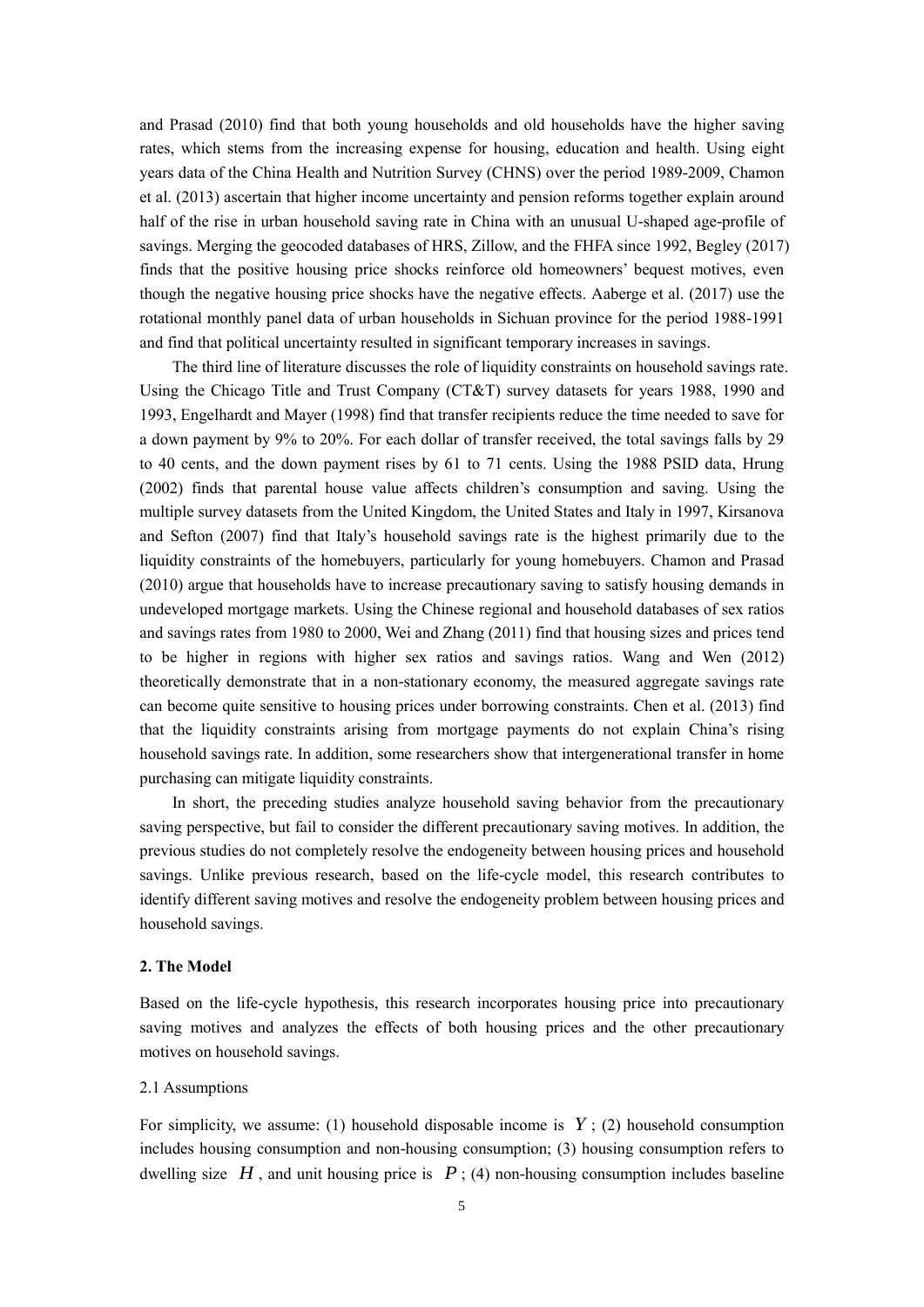consumption  $C$ , education  $E$  and medical care  $M$ , with their prices standardized into 1; (5) household lifetime is divided into three periods of young age, middle age and old age, with respective wages of  $Y_1$ ,  $Y_2$  and  $Y_3$ ; (6) baseline consumption conforms to the permanent income hypothesis (namely,  $C_1 = C_2 = C_3$ ); (7) dwelling size *H* is the same throughout the lifetime⑤; (8) the rental market and ownership market are perfect substitutes; (9) at young age, d households rent houses with rent  $R_1$  and save for a home purchase and education spending at middle age; (10) at middle age, under liquidity constraints, households use their savings at young age to buy a home of price  $P_2$  with a mortgage, meanwhile, continue to save for pension and medical care spending in old age;(11) at old age, households have no bequest motives, repay their home mortgages and sell their houses with price  $P_3$ ; (12) deposit rate is  $r$ , and mortgage rate is

 $i$ ; (13) time discount rate is  $\eta$  and is equal to capital return rate r (namely,  $r = \eta$ ); (14) utility function is logarithmically additive.

## 2.2 Model

<u>.</u>

According to the above assumptions, the optimal utility function of the representative household *j* can be expressed as:

$$
MaxU(C_j, H_j) = Max(\ln C_{j1} + \ln H_j + \frac{\ln C_{j2}}{1 + \eta} + \frac{\ln H_j}{1 + \eta} + \frac{\ln C_{j3}}{(1 + \eta)^2} + \frac{\ln H_j}{(1 + \eta)^2})
$$
  
s.t.  $Y_{j1} = C_{j1} + UC_{j1}P_{j1}H_j + S_{j1}$  (1)  

$$
Y_{j1} + (1 + r)S_{j1} = C_{j1} + F_{j1} + (1 + r)S_{j1} + F_{j1} + S_{j1}
$$
 (2)

$$
Y_{j2} + (1+r)S_{j1} = C_{j2} + E_j + (1-\lambda_j)P_{j2}H_j + S_{j2}
$$
 (2)

$$
Y_{j3} + (1+r)S_{j2} + P_{j3}H_j = C_{j3} + M_j + \lambda_j P_{j2}H_j
$$
 (3)

$$
UC_t = \dot{i}_t + \tau_t + m_t + d_t - g_t^e \tag{4}
$$

where  $P_1$ ,  $P_2$  and  $P_3$  denote the housing prices at a household's young age, middle age and old age, respectively; UC denotes user cost.<sup>®</sup> Remind that the budget constraint condition at a household's young age is as follows:  $Y_1 = C_1 + R_1 + S_1$ , where  $S_1$  denotes precautionary saving for home purchase and education spending at middle age. In terms of tenure choice theory,  $R_1 = UC_1P_1H$ , in which both rental market and homeownership market are cleared simultaneously. Hence, we can rewrite the budget constraint condition at young age as follows:  $Y_1 = C_1 + UC_1P_1H + S_1$ . At middle age, households use some of their savings at young age to buy homes with mortgages, for which the loan-to-value (LTV) ratio is  $\lambda$ . In addition, the household income at middle age includes the current wage  $Y_2$  and the precautionary saving  $S_1$  at young age.

<sup>⑤</sup>Indeed, the dwelling size might be different across household ages. As the purpose of this research is to investigate the relationship between household saving and home purchase, it is easier to handle the theoretical model if the dwelling size is the same throughout the consumer's lifetime.

 $\degree$  *UC* is normally composed of interest rate *i*, property tax rate  $\tau$ , maintenance rate  $m$ , housing capital discount rate *d* and expected housing price growth rate  $g^e$  (Hendershott and Slemrod, 1983; Himmelberg et al., 2005).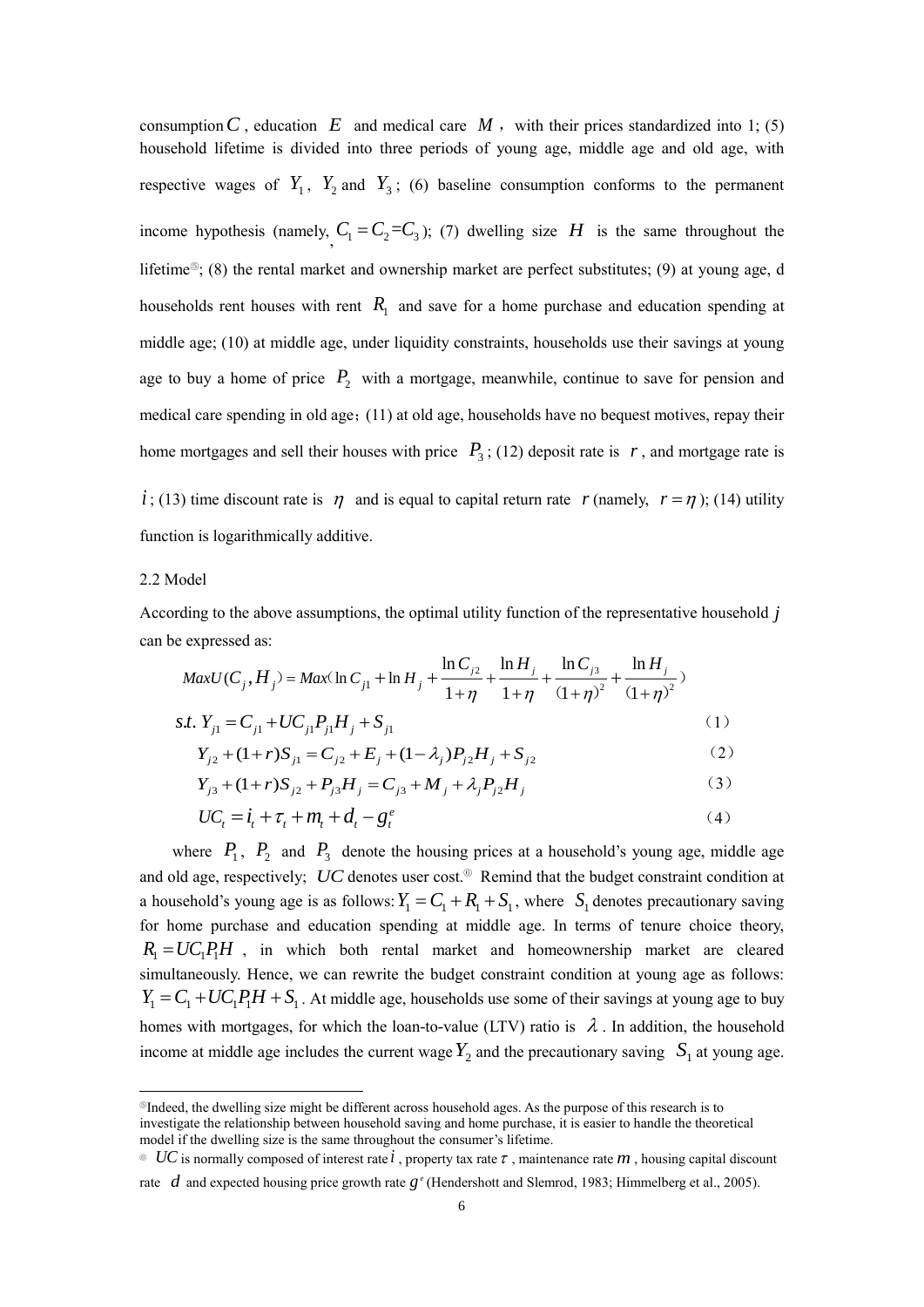Meanwhile, the household expenses include the baseline consumption  $C_2$ , the education spending *E* , and the savings for pension and medical care at old age. Hence, the budget constraint condition at middle age is:  $Y_2 + (1+r)S_1 = C_2 + E + (1-\lambda)P_2H + S_2$ . At old age, the household income arises from the current wage  $Y_3$ , the sale of the housing and the precautionary saving  $S_2$  at middle age. However, the households have to pay the baseline consumption  $C_3$ , the medical care spending M and the mortgage debt  $\lambda P_2H$ . Thus, the budget constraint condition at old age is as follows:  $Y_3 + (1+r)S_2 + P_3H = C_3 + M + \lambda P_2H$ .

The first order condition yields: <sup>⑦</sup>

$$
U_{H} = \frac{(1+\eta)^{2} + \eta + 2}{(1+\eta)^{2}H} - \frac{UC_{1}P_{1}}{Y_{1} - UC_{1}P_{1}H - S_{1}}
$$
  
 
$$
-\frac{(1-\lambda)P_{2}}{(1+\eta)[Y_{2} + (1+r)S_{1} - E - (1-\lambda)P_{2}H - S_{2}]} + \frac{P_{3} - \lambda P_{2}}{(1+\eta)^{2}[Y_{3} + (1+r)S_{2} + (P_{3} - \lambda P_{2})H - M]}
$$
(5)

2.3 Propositions

From Equation 5, it can derive two propositions as follows (see all the proofs in Appendix 1).

Proposition 1: if 
$$
P_3 > \lambda P_2
$$
, and  $(1 - \lambda)P_2 > UC_1P_1$ , then  $\frac{\partial S_1}{\partial P_2} > 0$ ,  $\frac{\partial P_2}{\partial S_1} > 0$ ,  $\frac{\partial S_1}{\partial E} > 0$ ,  
 $\frac{\partial E}{\partial P_2} < 0$ ,  $\frac{\partial P_2}{\partial E} < 0$ ,  $\frac{\partial S_2}{\partial E} < 0$ ,  $\frac{\partial S_2}{\partial M} < 0$ 

Proposition 1 implies that if housing prices continue to increase, the precautionary saving at young age is positively associated with both the housing prices and the education spending at middle age. In other words, theoretically, the households save for housing costs and education spending at middle age. Moreover, the housing prices at middle age are positively associated with the precautionary saving at young age, which further verifies the households at their young ages save for the housing prices in their middle ages. Second, the housing price crowds out the education expenditures at middle age due to budget constraints. Similarly, the education spending at middle age crowds out precautionary saving at middle age. Third, the precautionary saving at middle age is negatively associated with the medical care spending at old age in that the sale of housing at old age can mitigate the precautionary saving at middle age.

Proposition 2: if 
$$
P_3 \le \lambda P_2
$$
 and  $(1-\lambda)P_2 > UC_1P_1$ ,  $\frac{\partial S_2}{\partial M} > 0$ ,  $\frac{\partial S_2}{\partial P_3} < 0$ ,  $\frac{\partial M}{\partial P_3} > 0$ 

Proposition 2 implies that the precautionary saving at middle age is positively associated with the medical expenditure at old age should the housing price at old age is less than that at middle age. Accordingly, the households at middle age save for the medical care spending at old age in the event that the housing price at old age declines. Second, the precautionary saving at middle age is negatively associated with the housing price at old age since the housing price at old age alleviates the precautionary saving at middle age. Third, the medical care spending at old age is positively correlated with the housing price at old age in that the sale of housing has wealth effects on household consumption.

### **3. Empirical Test**

<u>.</u>

 $\circledcirc$  For simplicity, we depressed subscript  $j$ .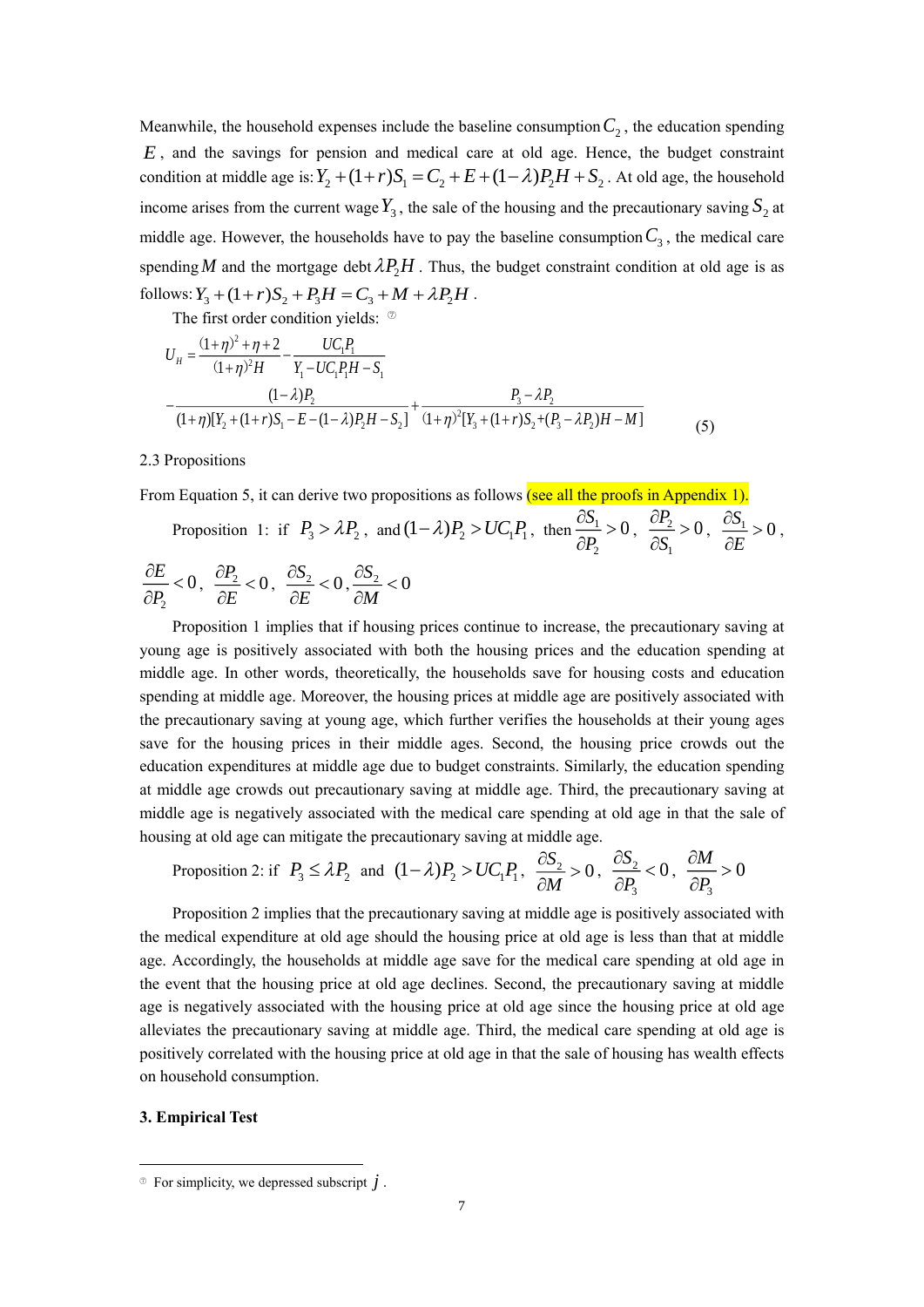#### 3.1 Data

This research utilizes the panel data sets on housing price and household saving in China's 31 provinces during 1996-2016. The provincial-level databases consist of outstanding household savings balance, housing price, household disposable income, pension expenditure, population, CPI, household dwelling size and average family size. They are sourced from the *China Statistical Yearbooks* and the relevant provincial statistical yearbooks. Household education expenditures, medical care spending, baseline consumption spending, and housing expenditures are gathered from *China's Price and Urban Household Life Yearbook*. It is worth noting that baseline consumption refers to expenditures on food, clothes, domestic utility, transportation and communications.

To eliminate inflation, we take the year of 1996 as the base year and translate the normal-term variables into real-term variables via provincial year-on-year CPI.

#### 3.2 Econometric Setup

Based on the theoretical model, household savings and housing price are endogenous over lifetime. In other words, current household saving is endogenous with the expected education spending, medical care spending and pension expenditures. Hence, we employ the system-generalized method-of-moments estimator (SYS-GMM) posed by Arellano and Bond (1995) and Blundell and Bond (1998) to resolve these endogeneity problems <sup>⑧</sup>. First, SYS-GMM estimator solves the unsteady variables by differencing the covariates. Second, SYS-GMM estimator resolves endogeneity problems by introducing lagged level and differentiated instrumental variables. Finally, SYS-GMM estimator solves the serial correlation issue by introducing a lagged dependent variable. As such, to testify the Propositions of 1 and 2, we construct the following household saving model and housing price model, respectively:

$$
S_{ji} = \alpha_0 + \alpha_1 S_{ji-1} + \alpha_2 P_{ji+1} + \alpha_3 H_{ji+1} + \alpha_4 INC_{ji} + \alpha_5 C_{ji} + \alpha_6 E_{ji+1} + \alpha_7 M_{ji+1} + \alpha_8 O_{ji+1} + \varepsilon_{ji}
$$
  

$$
P_{ji} = \beta_0 + \beta_1 P_{ji-1} + \beta_2 S_{ji-1} + \beta_3 H_{ji} + \beta_4 INC_{ji} + \beta_5 C_{ji} + \beta_6 E_{ji} + \beta_7 M_{ji} + \beta_8 O_{ji} + \mu_{ji}
$$

where  $S_{jt}$  and  $P_{jt}$  denote the household saving balance per capita and the housing price at year t in province j, respectively;  $H_{j+1}$  denotes the household dwelling size per capita at year  $t+1$  in province  $j$ ;  $INC<sub>jt</sub>$  denotes household's disposable income per capita at year t in province  $j$ ;  $C_{j}$ <sub>*jt*+1</sub>,  $E_{j}$ <sub>*jt*+1</sub>,  $M_{j}$ <sub>*jt*+1</sub> and  $O_{j}$ <sub>*t*+1</sub> denote the baseline consumption per capita, the education spending per capita, the medical care spending per capita and the pension expenditure per capita at year  $t+1$  in province  $j$ , respectively. It is noteworthy that for simplicity, this research employs the forward variables at year  $t+1$  to capture age effects on household savings at year *t* . ⑨

3.3 Descriptive Analysis

-

<sup>⑧</sup>Although we can apply simultaneous equations to resolve endogeneity problems, it is hard to handle simultaneous equations for more than three endogenous variables.

⑨Age effects in household lifetime are investigated in Section 3.6.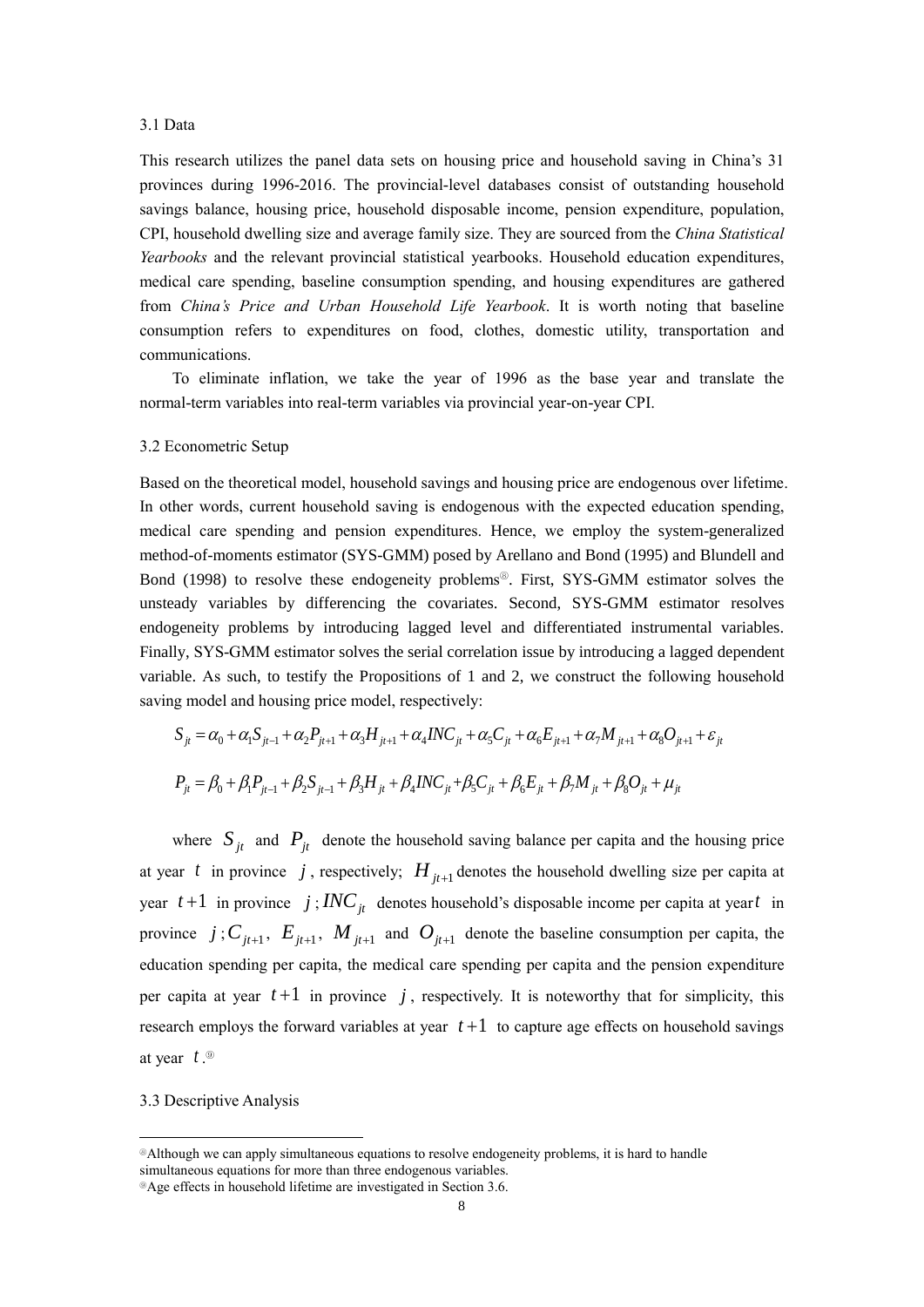Table 1 indicates that the mean outstanding household saving balance per capita is 17540.13 Yuan (approximately 2568 USD), while the household disposable income per capita is 14163.04 Yuan (approximately 2073 USD). Hence, the cumulative household savings is on average greater than the household disposable income in China. In addition, the average housing price is 3461.85 Yuan (approximately 506 USD) per square meter, while the average dwelling size per capita is 24.83 square meters. Thereby, the average housing price is not inflated at China's provincial level. In

| Variables | S         | $\boldsymbol{P}$ | H     | INC      | $\mathcal{C}$ | E       | M       | 0        |
|-----------|-----------|------------------|-------|----------|---------------|---------|---------|----------|
| Mean      | 17540.13  | 3461.85          | 24.83 | 14163.04 | 6705.41       | 1240.31 | 651.11  | 905.39   |
| Median    | 11279.62  | 2504.78          | 26.05 | 11285.50 | 5657.37       | 1001.48 | 516.97  | 497.80   |
| Max       | 128909.50 | 28488.91         | 44.45 | 57692.00 | 18302.30      | 4533.50 | 2839.90 | 10659.92 |
| Min       | 768.92    | 63.30            | 5.51  | 3353.94  | 2050.83       | 211.41  | 71.94   | 19.43    |
| S.E.      | 18469.22  | 3206.07          | 8.88  | 9473.54  | 3775.28       | 785.26  | 472.69  | 1200.11  |
| Obs.      | 650       | 651              | 650   | 651      | 648           | 649     | 651     | 651      |

**Table 1** Summary Statistics of Main Variables

*Note* See the definitions of variables in Section 3.2

terms of household expenditure, the mean baseline consumption per capita is 6705.41 Yuan, while the mean values of education spending, medical care spending and pension expenditure are 1240.31 Yuan, 651.11 Yuan and 651.11 Yuan, respectively. Thus, the baseline consumption accounts for approximately 50% of a household's disposable income, whereas education spending, medical care spending and pension expenditure account for approximately 8% each.

Fig.3 indicates that except for education spending, household saving is positively correlated with housing price, household disposable income, baseline consumption, medical care spending and pension expenditure. Hence, household saving is positively correlated with precautionary savings in China.



**Figure 3** The correlations between household saving and major variables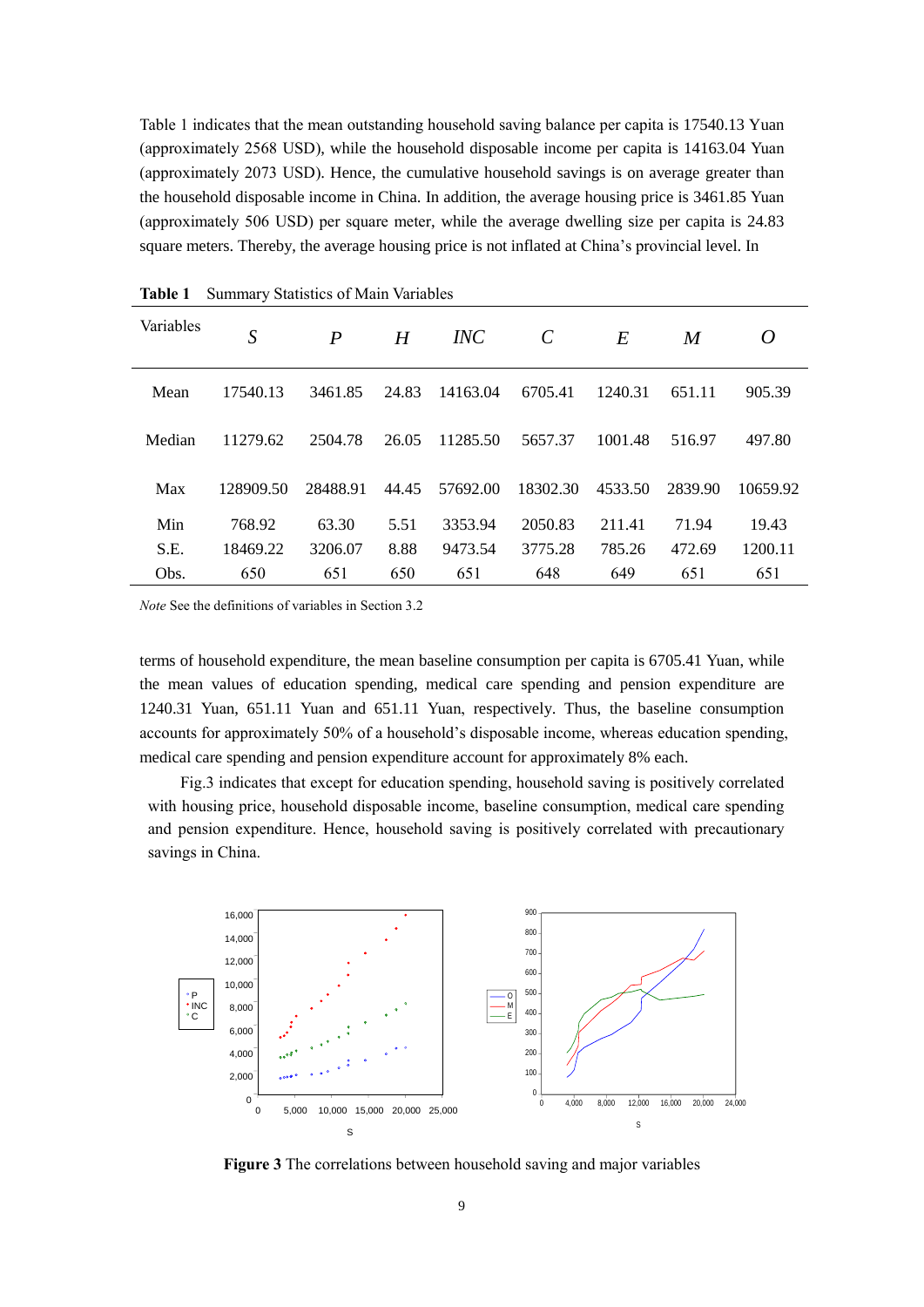### 3.4 Unit Root Test and Cointegration Test

To avoid spurious regression, it is necessary to conduct unit root tests. In general, a panel unit root test consists of homogeneous and heterogeneous panel unit root tests. The former refers to the LLC test (Levin, Lin and Chu, 2002), and the latter includes the IPS test (Im, Pesaran and Shin, 2003), the Fisher-ADF test and the Fisher-PP test (Maddala and Wu, 1999). As China's province-level data are balanced data, we can implement all of the abovementioned panel unit root

tests. Table 2 shows that all the variables are  $I(1)$ . Although our data are not steady, we can still

|                  |             | Level equations |            |           | Differenced equations |             |             |           |
|------------------|-------------|-----------------|------------|-----------|-----------------------|-------------|-------------|-----------|
| Variables        | $LLC$       | <b>IPS</b>      | Fisher-ADF | Fisher-PP | <b>LLC</b>            | <b>IPS</b>  | Fisher-ADF  | Fisher-PP |
| ${\cal S}$       | 2.39        | 3.98            | 20.05      | 13.17     | $-17.14***$           | 3.80        | 341.85***   | 318.43*** |
|                  | (0.99)      | (1.00)          | (1.00)     | (1.00)    | (0.00)                | (1.00)      | (0.00)      | (0.00)    |
|                  | $-12.96$    | 0.32            | 43.88      | 48.38     | $16.01**$             | $-3.03***$  | 154.76***   | 354.94*** |
| $\boldsymbol{P}$ | (0.11)      | (0.63)          | (0.96)     | (0.90)    | (0.02)                | (0.00)      | (0.00)      | (0.00)    |
|                  | $-13.26***$ | $-0.90$         | 61.67      | 50.52     | $-17.38***$           | $-13.11***$ | 275.25***   | 327.46*** |
| $H_{\rm}$        | (0.00)      | (0.18)          | (0.49)     | (0.85)    | (0.00)                | (0.00)      | (0.00)      | (0.00)    |
| <b>INC</b>       | $-10.54*$   | 2.40            | 22.66      | 43.91     | $-18.17***$           | $-4.98***$  | 214.18***   | 455.88*** |
|                  | (0.10)      | (0.99)          | (1.00)     | (0.96)    | (0.00)                | (0.00)      | (0.00)      | (0.00)    |
|                  | $-10.36$    | 1.90            | 46.01      | 39.74     | $-19.13***$           | $-5.70***$  | $151.10***$ | 226.81*** |
| $\mathcal C$     | (0.72)      | (0.97)          | (0.94)     | (0.99)    | (0.00)                | (0.00)      | (0.00)      | (0.00)    |
|                  | $-9.33$     | 3.09            | 33.91      | 60.66     | $-20.43***$           | $-6.68***$  | 190.85***   | 539.80*** |
| $\boldsymbol{E}$ | (0.38)      | (1.00)          | (1.00)     | (0.52)    | (0.00)                | (0.00)      | (0.00)      | (0.00)    |
|                  | $-10.26$    | 2.224           | 21.10      | 35.61     | $-21.56***$           | $-8.28***$  | 229.62***   | 491.95*** |
| $\boldsymbol{M}$ | (0.75)      | (0.99)          | (1.00)     | (1.00)    | (0.00)                | (0.00)      | (0.00)      | (0.00)    |
| $\boldsymbol{O}$ | $-1.00$     | 10.62           | 3.40       | 4.67      | $-13.09$              | $-0.06$     | 163.86***   | 367.11*** |
|                  | (1.00)      | (1.00)          | (1.00)     | (1.00)    | (1.00)                | (0.48)      | (0.00)      | (0.00)    |

**Table 2** Unit root tests of panel variables

*Note* The numbers in parentheses are p values. \*\*\*, \*\* and \* denote the significant levels of 1%, 5% and 10% respectively (thereinafter). The estimated equation includes the intercept, the lagged variables and the time-trend term

regress the level equations provided that there are cointegrations among the covariates. Thereby, the research employs Pedroni tests to implement the cointegration tests (Pedroni, 1999, 2004). Table 3 indicates that besides the Panel v-statistic, the remaining six statistics verify that there exist cointegration relations among the covariates in both the household savings equation and the housing price equation. For this reason, we could directly regress the level equations for household savings and housing price models.

**Table 3** Pedroni cointegration tests of the covariates

| Statistics | Household saving equation | Housing price equation |
|------------|---------------------------|------------------------|
|            |                           |                        |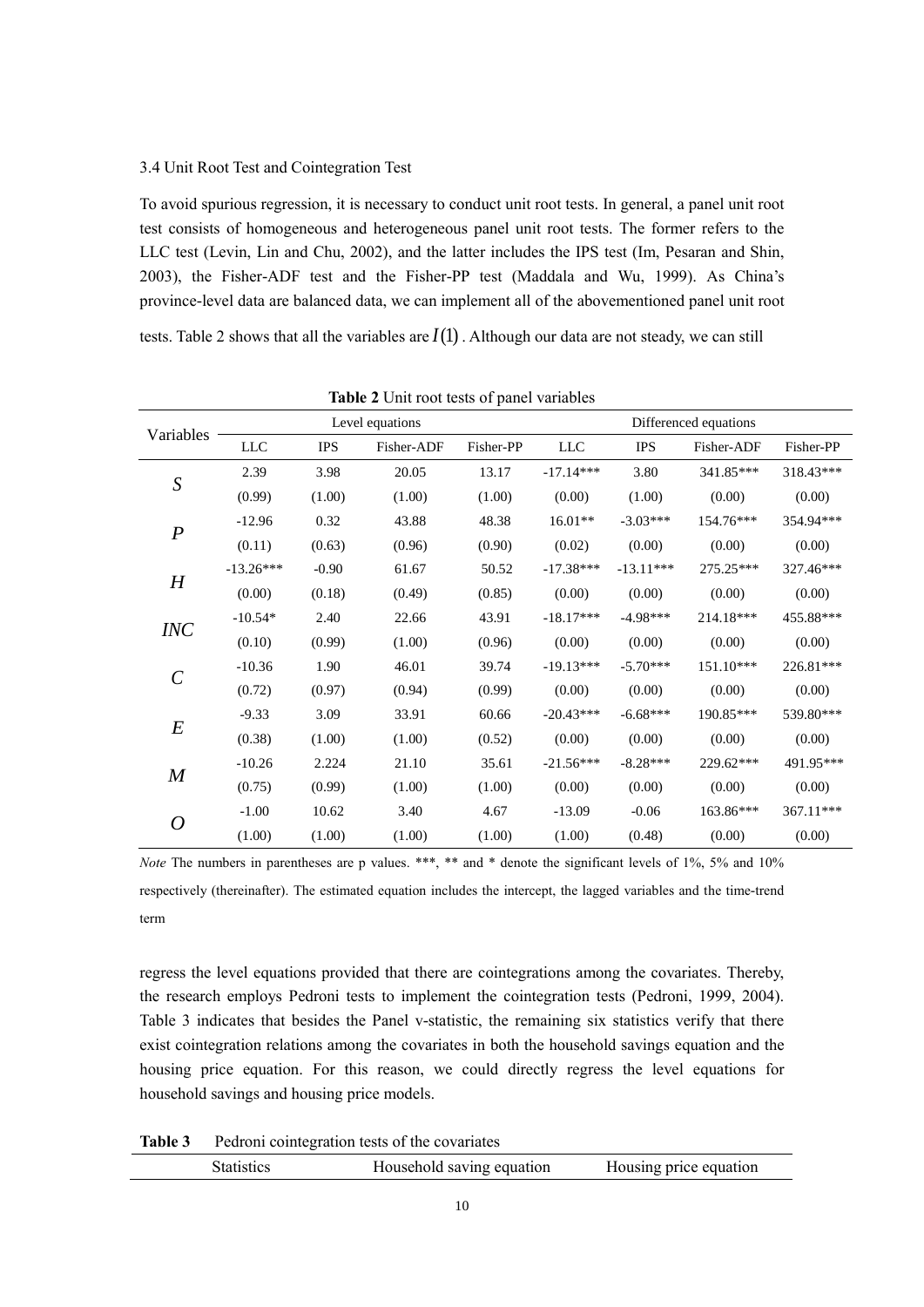| Panel v   | $-0.3188$    | $-0.7728$   |
|-----------|--------------|-------------|
| Panel rho | $3.733$ ***  | $3.516***$  |
| Panel t   | $-2.061***$  | $-5.78***$  |
| Panel adf | 4 92 ***     | $3.405$ *** |
| Group rho | $5.95***$    | 5.636       |
| Group t   | $-2.322$ *** | $-6.612***$ |
| Group adf | $5.305$ ***  | $5.103***$  |

*Note* The null hypothesis is "no cointegration".

## 3.5 Results

|                                     | <b>Table 4</b> The SYS-GMM estimated results of household saving model and housing price model in |  |  |  |
|-------------------------------------|---------------------------------------------------------------------------------------------------|--|--|--|
| China's 31 provinces over 1996-2016 |                                                                                                   |  |  |  |

| Variables      | Household saving model | Housing price model |
|----------------|------------------------|---------------------|
|                | $0.87***$              | $0.04***$           |
| $S_{t-1}$      | (164.16)               | (27.12)             |
|                | $0.45***$              |                     |
| $P_{t+1}$      | (21.27)                |                     |
|                |                        | $0.91***$           |
| $P_{t-1}$      |                        | (108.04)            |
|                | 4.51                   |                     |
| $H_{t+1}$      | (0.75)                 |                     |
|                |                        | 8.87***             |
| $H_{t}$        |                        | (12.86)             |
|                | 0.001                  | $-0.08***$          |
| $C_{t}$        | (0.10)                 | $(-6.82)$           |
|                | 2.48***                |                     |
| $E_{t+1}$      | (39.87)                |                     |
| $M_{t+1}$      | $0.33**$               |                     |
|                | (2.19)                 |                     |
|                | $-0.04$                |                     |
| $O_{t+1}$      | $(-0.36)$              |                     |
| $E_{t}$        |                        | $-0.03$             |
|                |                        | $(-0.86)$           |
| $M_{t}$        |                        | $-0.25***$          |
|                |                        | $(-5.23)$           |
| $O_t$          |                        | $-0.05*$            |
|                |                        | $(-1.78)$           |
| Constant       | $-1357.99***$          | 271.72***           |
|                | $(-7.78)$              | (10.22)             |
| AR(1)<br>value | $-1.88$                | $-2.25$             |
|                | (0.06)                 | (0.02)              |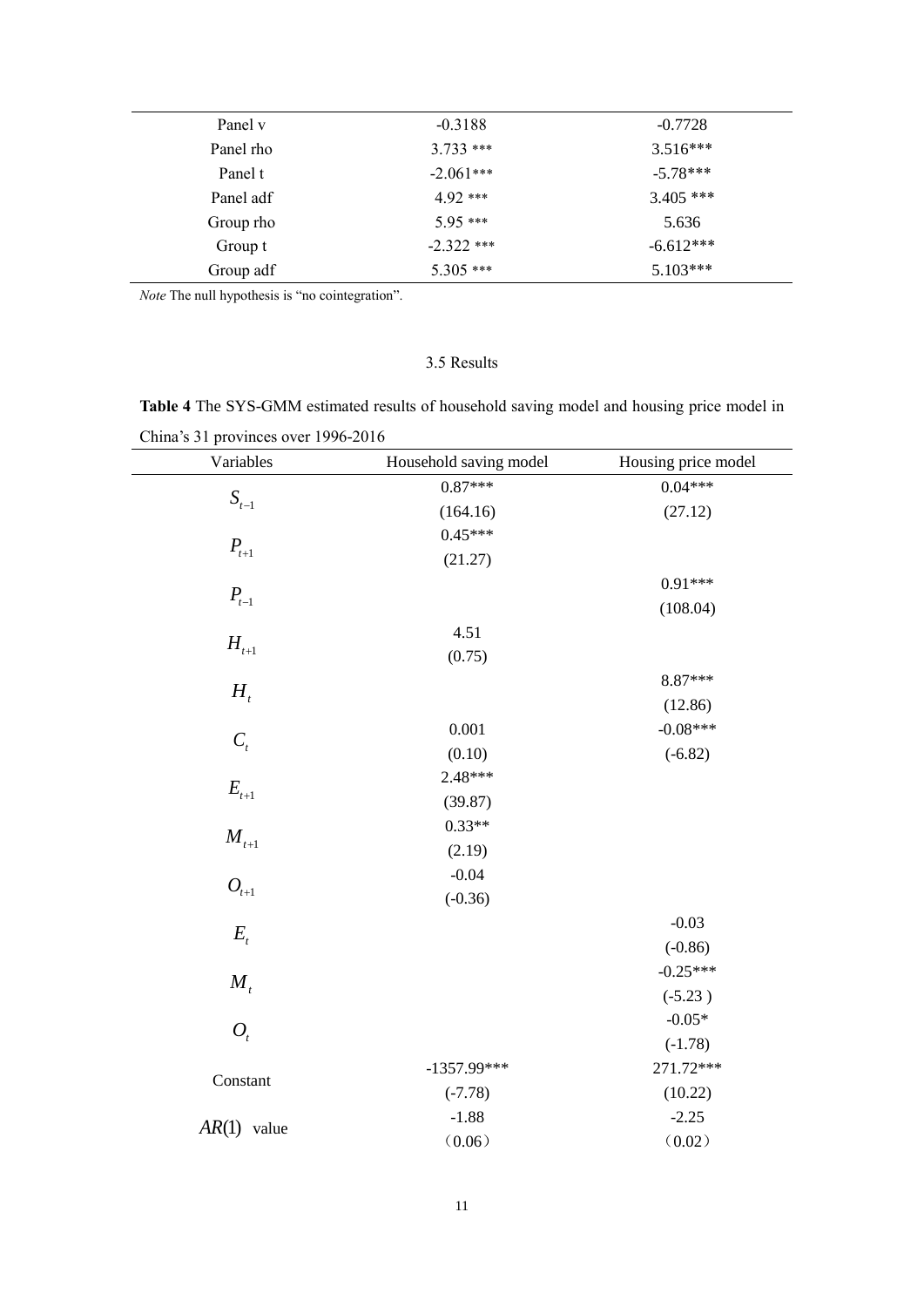| $AR(2)$ Value       | $-2.13$   | $-1.56$   |
|---------------------|-----------|-----------|
|                     | (0.03)    | (0.12)    |
| Sargan Value        | 30.33     | 29.39     |
|                     | (1.00)    | (1.00)    |
| Wald chi-square     | 717184.86 | 666781.40 |
| <b>Observations</b> | 586       | 615       |

*Note* The numbers in parentheses are z values while p values for AR tests and Sargan test.

To resolve the endogeneity problems, we take  $P_{i}$ ,  $E_{j}$ ,  $H_{j}$ ,  $M_{j+1}$  and  $O_{j+1}$  as the endogenous variables of household saving  $S_{jt}$ , while take  $S_{jt-1}$ ,  $H_i$ ,  $E_{jt}$ ,  $M_{jt}$  and  $O_{jt}$ as the endogenous variable of housing price  $P_{\mu}$ . It deserves noting that household disposable income is dropped out due to multicolinearity <sup>⑩</sup>.

As shown in Table 4, the household saving model suggests a one-Yuan increase in the expected housing price increases the current household saving per capita by 0.45 Yuan. Hence, Chinese households do save for future housing price appreciation, which validates the propositions 1 and 2. Second, a one-Yuan increase in the expected education spending per capita and the expected medical care spending per capita increases the current household savings per capita by 2.48 Yuan and 0.33 Yuan, respectively, whilst the expected pension expenditure per capita has no significant effects. Accordingly, similar to housing prices, Chinese households also have strong precautionary saving motivations for the future education spending and medical care spending. In comparison, however, Chinese households have the strongest precautionary propensity for the future education spending but the weakest precautionary propensity for the future medical expenditure. Third, the baseline consumption has no effect on the household saving, which implies that the baseline consumption does not crowd out household savings.

In terms of the housing price model, a one-Yuan increase in the lagged household saving per capita increases the current housing price by 0.04 Yuan, which corroborates the propositions 1 and 2. In essence, the current household saving enhances the future housing price by virtue of increasing the household's future purchasing power. Nevertheless, the current household savings and the expected housing price have asymmetric impacts for each other. In other words, the impact of current household savings upon the expected housing price is less than that of the expected housing price on the current household saving. Second, a one-Yuan increase in the household dwelling size per capita increases the housing price by 8.87 Yuan. Thus, the housing demand increases the housing price substantially. Third, a one-Yuan increase in the current baseline consumption per capita decreases the current housing price by 0.08 Yuan. Hence, the current baseline consumption crowds out the current housing price, which is consistent with our theoretical model. Finally, besides the educational spending, a one-Yuan increase in the medical care spending per capita decreases the housing price by 0.25 Yuan, while a one-Yuan increase in the pension expenditure per capita increases the housing price by 0.05 Yuan. Hence, the current medical care spending crowds out the current housing price but the current pension expenditure crowds in the current housing price. It is possible that the pension money switches into the housing purchasing power by intergeneration transfer.

<u>.</u>

<sup>⑩</sup>On the other hand, household disposable income was not the key variable to be detected, we dropped it from both the savings model and the housing price model.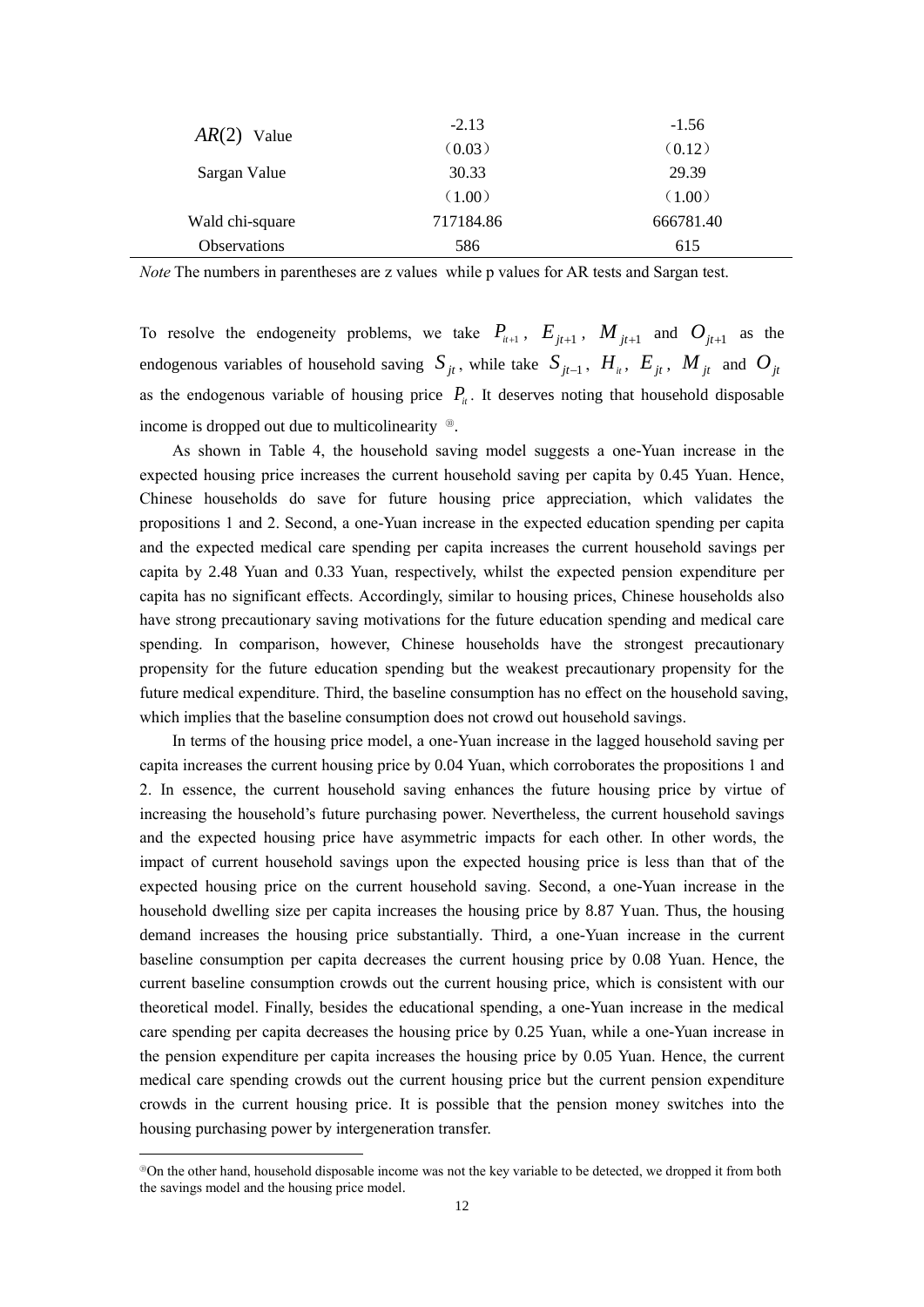## 3.6 Robustness Test

In our theoretical model, household age is an important factor in life-cycle saving decisions. The province-level datasets, however, have no household age information, we apply Urban Household Survey (UHS) databases conducted by the National Bureau of Statistics from 2002 to 2007 to examine household age effects. The UHS is based on a probabilistic sample and a stratified design. It provides household-level information on income, consumption expenditures, demography, employment, and similar variables. One-third of households rotate annually, and households remain in the sampling frame for three years, which provides a limited panel of data. The micro databases cover China's six typical provinces of Beijing, Liaoning, Zhejiang, Guangdong, Sichuan, Shanxi and vary across geographic locations and economic development levels.

| Variables                                                 | Model 1     | Model 2     |
|-----------------------------------------------------------|-------------|-------------|
| Lagged housing price                                      | $0.60*$     | $0.79***$   |
|                                                           | (1.78)      | (3.64)      |
| Household head age                                        | 14.00*      |             |
|                                                           | (1.74)      |             |
| Household head age squared                                | $-0.004*$   |             |
|                                                           | $(-1.76)$   |             |
| Lagged housing price×Household head age                   | 0.00        |             |
|                                                           | (0.75)      |             |
| Household head aged 18-40 (China's young-age cohort)      |             |             |
| Household head aged 41-65 (China's middle-age cohort)     |             | $-213.33$   |
|                                                           |             | $(-0.54)$   |
| Household head aged 66 and above (China's old-age cohort) |             | 1746.99*    |
|                                                           |             | (1.86)      |
| Lagged housing price×Household head aged 18-40            |             | 0.49        |
|                                                           |             | (1.29)      |
| Lagged housing price×Household head aged 41-65            |             | $0.56*$     |
|                                                           |             | (1.73)      |
| Lagged housing price×Household head aged 66 and above     |             | $0.70***$   |
|                                                           |             | (2.99)      |
| Household disposable income                               | $0.51***$   | $0.51***$   |
|                                                           | (24.18)     | (24.08)     |
| Household dwelling size                                   | $-22.66***$ | $-22.56***$ |
|                                                           | $(-8.89)$   | $(-8.82)$   |

**Table 5** The OLS-estimated results of the household savings model for UHS during 2002-2007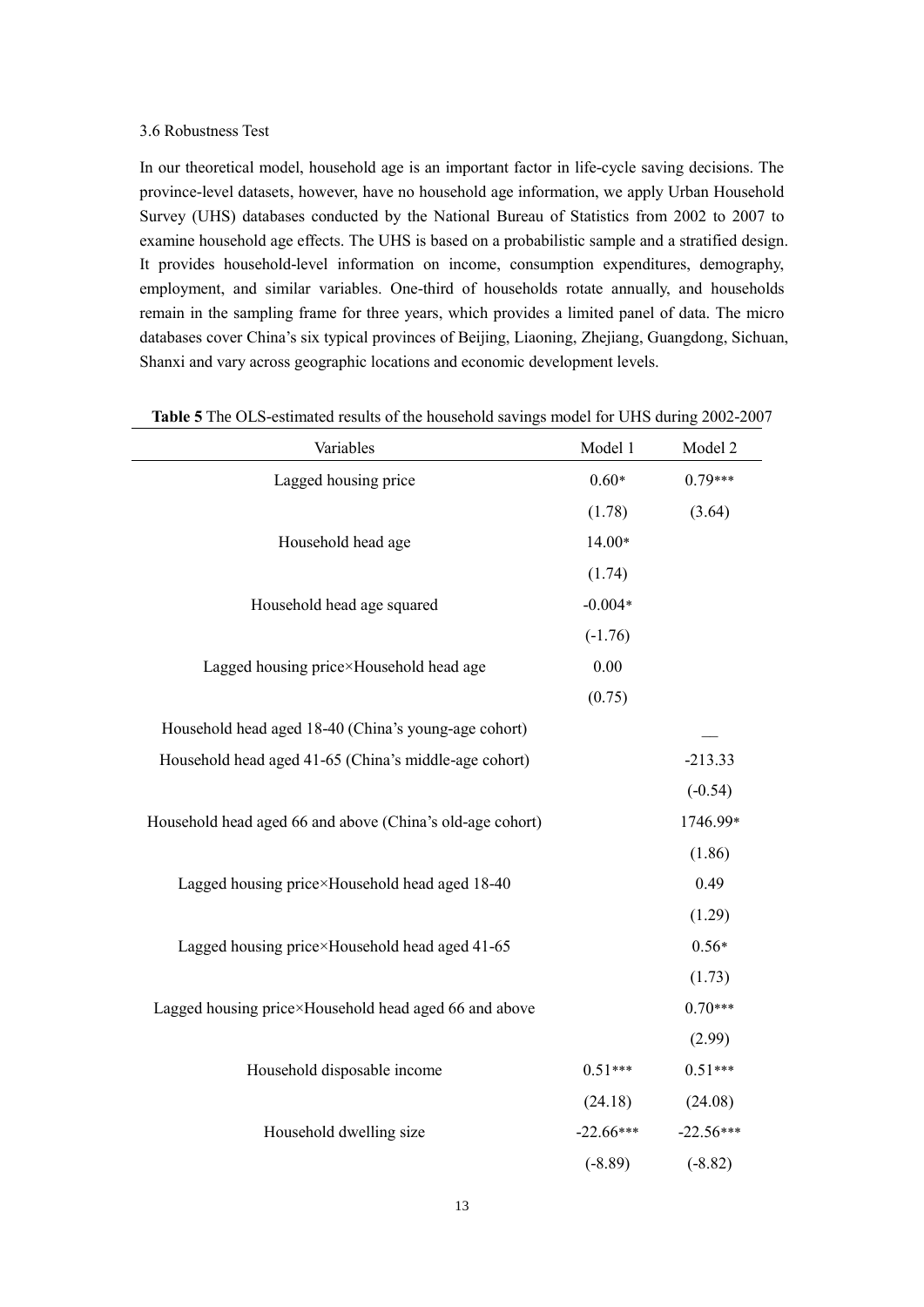| Year-dummy variables     | Control   | Control                      |
|--------------------------|-----------|------------------------------|
| Province-dummy variables | Control   | Control                      |
| Constant                 |           | $-1359142***$ $-9161.253***$ |
|                          | $(-1.72)$ | $(-7.84)$                    |
| R-squared                | 0.35      | 0.35                         |
| Observations             | 57195     | 57195                        |

*Note* Parentheses are t values. The results of year and province-dummy variables are not reported, but available upon request. " " denotes dropped because of multicolinearity

First of all, we introduce the age and age squared of household head into the regression models to explore the age effects. In addition, according to China's conventions and criteria, we generate three household head age cohorts of young age (18-40), middle age (41-65) and old age (above 65), respectively. Then, in the manner described by Chamon and Prasad (2010) and Wei and Zhang (2011), we construct interactive dummy variables for housing price and household head age to capture their interaction effects on household savings. Second, as the survey data does not include future information of education expenditure, medical care expenditure and pension expenditure, we do not investigate their effects on household savings. Third, as regional housing price change could capture household expectations for future housing price change, we employ the lagged province housing price to resolve the endogeneity problem between expected housing price and current household saving. It is worth noting that we take household bank deposits as household savings. Fourth, we construct year and province-dummy variables to control for year-fixed effects and geographic-fixed effects. Lastly, taking the year 2000 as the base year, we apply the province-level CPI data to convert the normal-term covariates into the real-term covariates.

As shown in Table 5, Model 1 indicates that the age of the household head has a reverse U-shaped effect on household saving, which coincides with the theoretical propositions. In other words, household saving first increases and then decreases with age in the long-run. The coefficients of age (14.00) and age squared (0.004) indicate that the decrease in household saving will occur when household head reaches age 1750 (14.00/(2×0.004)). Hence, household saving hardly decreases during a household's life in China. In addition, the interaction between housing price and the household head's age is not significant. Model 2 also shows that the old-age households have a higher saving rate than that of the young and middle-age households. In particular, the interaction effects of housing price and household head age increase with the household head age from 0.49 in young age to 0.70 in old age. The results reflect the stylized fact of intergeneration transfer per se in current China. In other words, Chinese young people normally have not enough money to save for a home purchase and have to rely on their parents' financial assistance. Consequently, Chinese old people have a strong bequest motivation to save for their descendants' life happiness. Although the result is converse to the Assumption 11, there exists an age effect in the long run. In other words, the empirical results also support the theoretical propositions in the long run.

### **4. Conclusions and Policy Implications**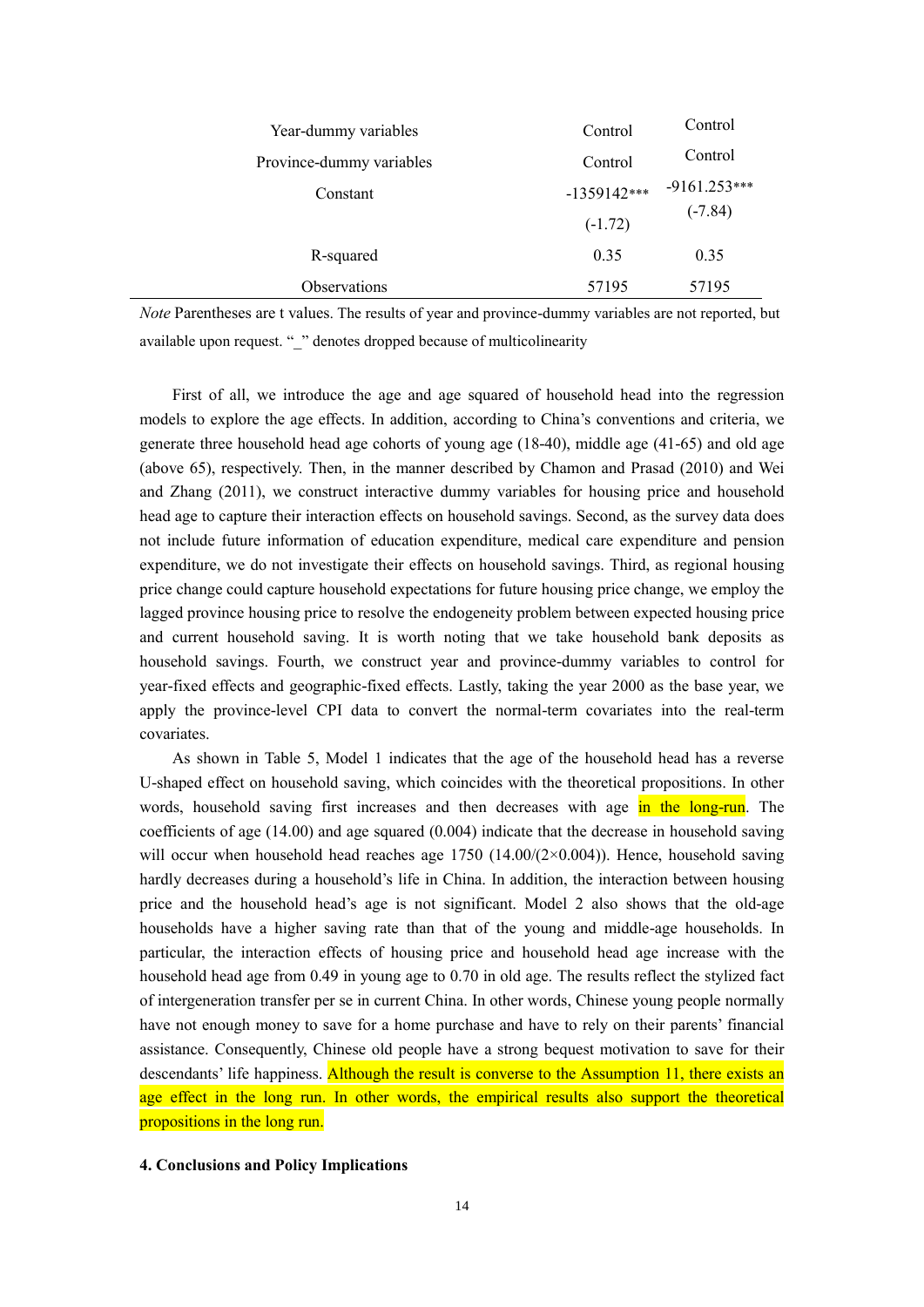The growing household savings ratio is a great puzzle in China. This research attempts to explain the puzzle by examining the relationship between housing prices and precautionary saving. Unlike the existing literature, this research develops a comprehensive theoretical model and uses Chinese province-level datasets and household-level datasets to test the theory.

The theoretical model demonstrates that if housing price keeps growing, household saving at young age is positively associated with housing price and education spending at middle age. In contrast, the housing price at middle age is positively associated with precautionary saving at young age. Hence, housing prices at middle age interplay with precautionary saving at young age. If housing prices at n old age are less than those in middle age, precautionary saving at middle age is positively associated with medical expenditure at old age.

The results show that a household saving is positively associated with housing prices, whereas the impact of housing prices on household saving is greater than that of household saving on the housing prices. Therefore, to increase household consumption (well-being) and advance economic growth, the government should implement effective counter-cyclical housing policies to prevent housing price increases. In addition, current household saving is positively associated with expected education spending, medical care spending and pension costs. Hence, to improve household welfare, the central government should establish effective social institutions to reduce and eliminate the uncertainties of future education spending, medical care spending and pension expenditure. Finally, education spending, medical care spending and pension expenditure crowded out housing prices. Thus, the increases in education spending, medical care spending and pension expenses are conducive to hinder housing price increases.

## **Appendix 1**

From Equation 5, it yields:  
\n
$$
\frac{\partial U_H}{\partial H} = -\frac{(1+\eta)^2 + \eta + 2}{(1+\eta)^2 H^2} - \frac{(UC_1P_1)^2}{(Y_1 - UC_1P_1H - S_1)^2}
$$
\n
$$
-\frac{(1-\lambda)^2 P_2^2}{(1+\eta)[Y_2 + (1+r)S_1 - E - (1-\lambda)P_2H - S_2]^2}
$$
\n
$$
-\frac{(P_3 - \lambda P_2)^2}{(1+\eta)^2[Y_3 + (1+r)S_2 + (P_3 - \lambda P_2)H - M]^2} < 0
$$
\n
$$
\frac{\partial U_H}{\partial E} = -\frac{(1-\lambda)P_2}{(1+\eta)[Y_2 + (1+r)S_1 - E - (1-\lambda)P_2H - S_2]^2} < 0
$$
\n
$$
\frac{\partial E}{\partial P_2} = \frac{\partial U_H}{\partial E} / \partial P_2 = -\frac{(1-\lambda)[C_2 + 2(1-\lambda)H]}{(1+\eta)C_2^3} < 0
$$
\n
$$
\frac{\partial U_H}{\partial M} = \frac{P_3 - \lambda P_2}{(1+\eta)^2[Y_3 + (1+r)S_2 + (P_3 - \lambda P_2)H - M]^2}
$$
\nIf  $P_3 - \lambda P_2 > 0$ ,  $\frac{\partial U_H}{\partial M} \ge 0$ ; if  $P_3 - \lambda P_2 \le 0$ ,  $\frac{\partial U_H}{\partial M} < 0$ . Thus,  
\n
$$
\frac{\partial M}{\partial P_3} = \frac{\partial U_H}{\partial M} / \partial P_3 = \frac{C_3 - 2H(P_3 - \lambda P_2)}{(1+\eta)^2 C_3^3}
$$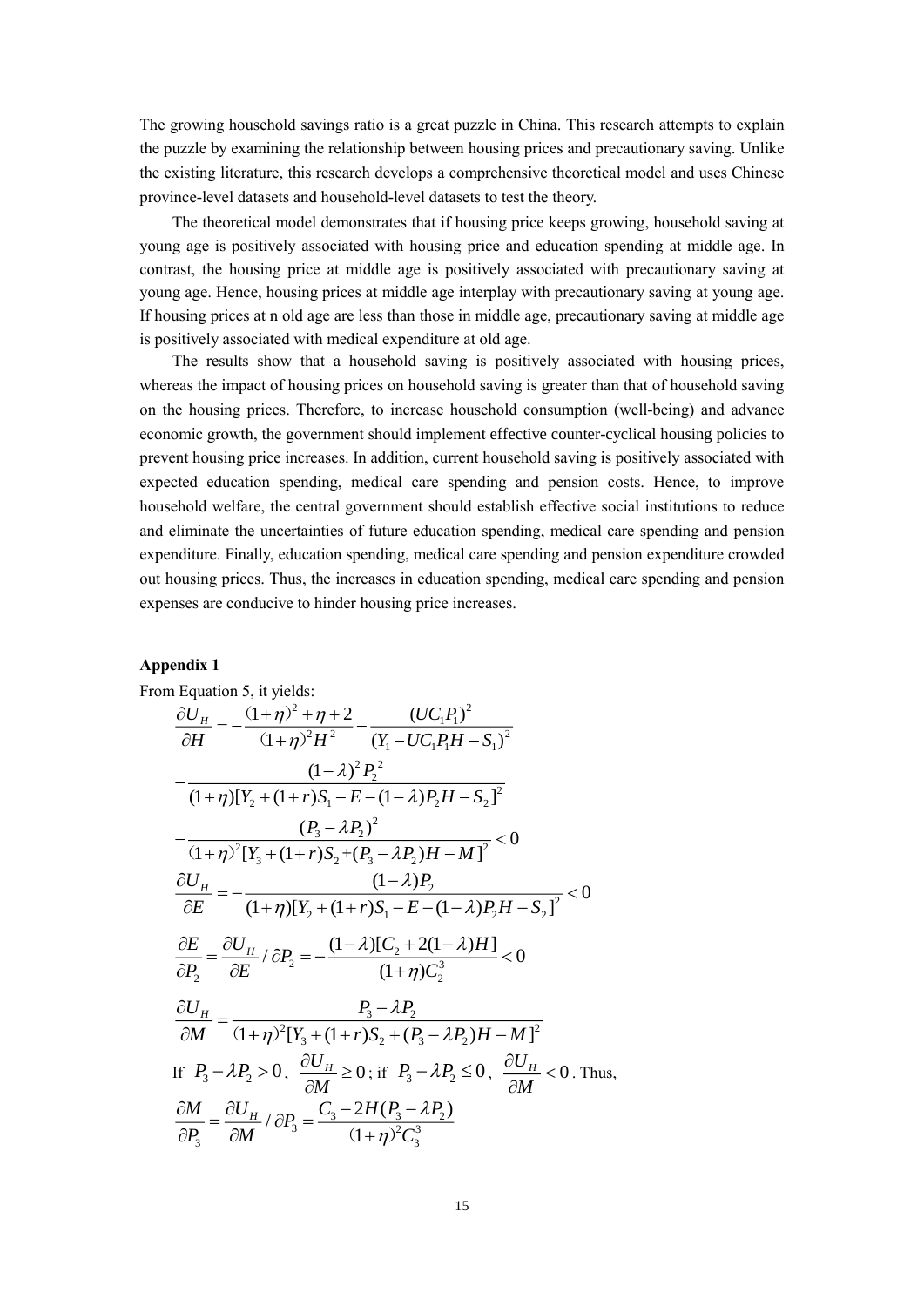If 
$$
P_3 - \lambda P_2 > 0
$$
, the sign of  $\frac{\partial M}{\partial P_3}$  is not predetermined, if  $P_3 - \lambda P_2 \le 0$ ,  $\frac{\partial M}{\partial P_3} > 0$ .  
\n
$$
\frac{\partial U_H}{\partial S_1} = -\frac{UC_1P_1}{[Y_1 - UC_1P_1H - S_1]^2} + \frac{(1+r)(1-\lambda)P_2}{(1+\eta)[Y_2 + (1+r)S_1 - E - (1-\lambda)P_2H - S_2]^2}
$$
\n
$$
= -\frac{UC_1P_1}{C_1^2} + \frac{(1+r)(1-\lambda)P_2}{(1+\eta)C_2^2}
$$
\n(6)

According to the Assumptions 5, 8 and 9, Equation 6 can be rewritten as: 2  $\cup$   $\cup$ <sup>1</sup> 1 2  $1 \quad 2$  $\frac{U_{H}}{U_{H}} = \frac{(1 - \lambda)P_{2} - UC_{1}P_{1}}{2}$ *S C*  $\partial U_{\mu}$   $(1-\lambda)P_{2}$  – д

Apparently, if  $(1 - \lambda)P_2 > UC_1P_1$ , 1  $\frac{U_H}{\mu}$  > 0 *S*  $\frac{\partial U_H}{\partial S} > 0$ ; if  $(1 - \lambda) P_2 < U C_1 P_1$ , 1  $\frac{U_H}{\mu}$  < 0 *S*  $\frac{\partial U_H}{\partial S}$  < 0. As a Consequence, it derives:

As a consequence, it derives:  
\n
$$
\frac{\partial S_1}{\partial Y_1} = \frac{\partial U_H}{\partial S_1} / \partial Y_1 = \frac{2UC_1P_1}{[Y_1 - UC_1P_1H - S_1]^3} > 0
$$
\n
$$
\frac{\partial S_1}{\partial P_2} = \frac{\partial U_H}{\partial S_1} / \partial P_2 = \frac{(1+r)(1-\lambda)[C_2 + 2(1-\lambda)UC_1P_2H]}{(1+\eta)C_2^3} > 0
$$
\n
$$
\frac{\partial S_1}{\partial E} = \frac{\partial U_H}{\partial S_1} / \partial E = \frac{2(1+r)(1-\lambda)P_2}{(1+\eta)C_2^3} > 0
$$

Similarly, we obtain:

$$
\frac{\partial U_H}{\partial S_2} = -\frac{(1-\lambda)P_2}{(1+\eta)[Y_2 + (1+r)S_1 - E - (1-\lambda)P_2H - S_2]^2}
$$
\n
$$
-\frac{(1+r)[P_3 - \lambda P_2]}{(1+\eta)^2[Y_3 + (1+r)S_2 + (P_3 - \lambda P_2)H - M]^2} = -\frac{(1-\lambda)P_2}{(1+\eta)C_2^2} - \frac{(1+r)(P_3 - \lambda P_2)}{(1+\eta)^2C_3^2} = -\frac{(1-\lambda)P_2 + (P_3 - \lambda P_2)}{(1+\eta)C_2^2}
$$
\nObviously, if  $P_3 - \lambda P_2 > 0$ ,  $\frac{\partial U_H}{\partial S_2} < 0$ ; if  $P_3 - \lambda P_2 \le 0$ , the sign of  $\frac{\partial U_H}{\partial S_2}$  is not

predetermined. As such, we get:

$$
\frac{\partial S_2}{\partial Y_2} = \frac{\partial U_H}{\partial S_2} / \partial Y_2 = \frac{2(1-\lambda)P_2}{(1+\eta)[Y_2 + (1+r)S_1 - E - (1-\lambda)P_2H - S_2]^3} > 0
$$
  
\n
$$
\frac{\partial S_2}{\partial P_3} = \frac{\partial U_H}{\partial S_2} / \partial P_3 = -\frac{(1+r)[C_3 - 2H(P_3 - \lambda P_2)]}{(1+\eta)^2 C_3^3}
$$
  
\nIf  $P_3 - \lambda P_2 > 0$ , the sign of  $\frac{\partial S_2}{\partial P_3}$  is not predetermined, if  $P_3 - \lambda P_2 \le 0$ ,  $\frac{\partial S_2}{\partial P_3} < 0$ . Thus,  
\n
$$
\frac{\partial S_2}{\partial E} = \frac{\partial U_H}{\partial S_2} / \partial E = -\frac{2(1-\lambda)P_2}{(1+\eta)C_2^3} < 0
$$
  
\n
$$
\frac{\partial S_2}{\partial M} = \frac{\partial U_H}{\partial S_2} / \partial M = -\frac{2(1+r)(P_3 - \lambda P_2)}{(1+\eta)^2 C_3^3}
$$
  
\nHence, if  $P_3 - \lambda P_2 > 0$ ,  $\frac{\partial S_2}{\partial M} < 0$ ; if  $P_3 - \lambda P_2 \le 0$ ,  $\frac{\partial S_2}{\partial M} > 0$ .  
\n
$$
\frac{\partial U_H}{\partial Y_1} = \frac{UC_1P_1}{(Y_1 - UC_1P_1H - S_1)^2} > 0
$$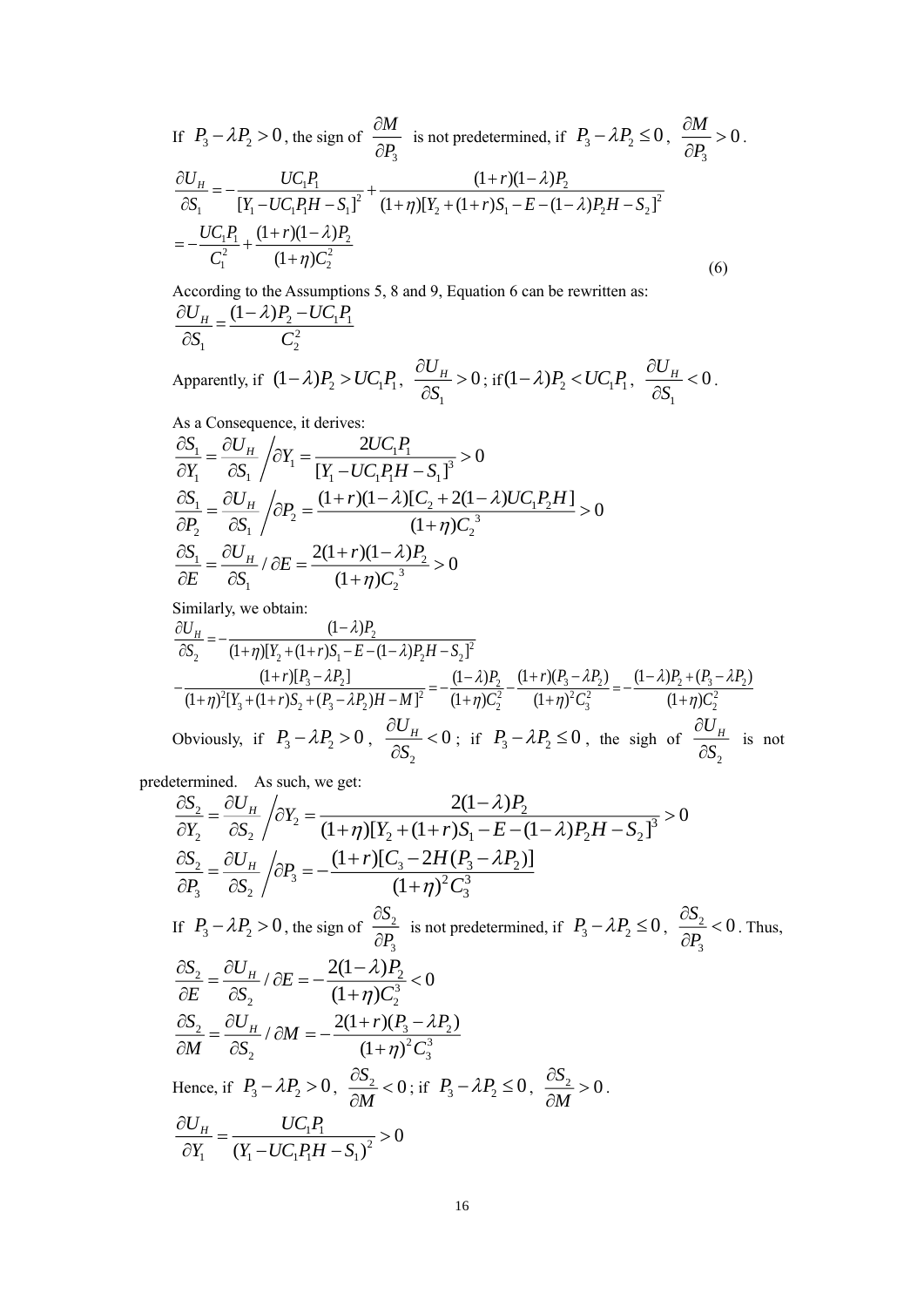$$
\frac{\partial U_{H}}{\partial Y_{2}} = \frac{(1-\lambda)P_{2}}{(1+\eta)[Y_{2} + (1+r)S_{1} - E - S_{2} - (1-\lambda)P_{2}H]^{2}} > 0
$$
\n
$$
\frac{\partial U_{H}}{\partial Y_{3}} = -\frac{P_{3} - \lambda P_{2}}{(1+\eta)^{2}[Y_{3} + (1+r)S_{2} + (P_{3} - \lambda P_{2})H - M]^{2}}
$$
\nThereby, if

\n
$$
P_{3} - \lambda P_{2} > 0, \frac{\partial U_{H}}{\partial Y_{3}} < 0; \text{ if } P_{3} - \lambda P_{2} \le 0, \frac{\partial U_{H}}{\partial Y_{3}} > 0.
$$
\n
$$
\frac{\partial U_{H}}{\partial P_{1}} = -\frac{U C_{1} (Y_{1} - S_{1})}{[Y_{1} - U C_{1} P_{1} H - S_{1}]^{2}} < 0
$$
\n
$$
\frac{\partial U_{H}}{\partial P_{2}} = -\frac{(1-\lambda)[Y_{2} + (1+r)S_{1} - E - S_{2}]}{(1+\eta)[Y_{2} + (1+r)S_{1} - E - S_{2} - (1-\lambda)P_{2}H]^{2}} - \frac{Y_{3} + (1+r)S_{2} - M}{(1+\eta)^{2}[Y_{3} + (1+r)S_{2} + (P_{3} - \lambda P_{2})H - M]^{2}}
$$
\n
$$
= -\frac{(1-\lambda)[C_{2} + (1-\lambda)P_{2}H]}{(1+\eta)C_{2}^{2}} - \frac{C_{3} - (P_{3} - \lambda P_{2})H}{(1+\eta)^{2}C_{3}^{2}}
$$

Similarly, if  $P_3 - \lambda P_2 > 0$ , the sign of 2  $U_{\scriptscriptstyle H}$ *P* д  $\frac{\partial H}{\partial P_2}$  is not predetermined; if  $P_3 - \lambda P_2 \le 0$ ,

$$
\frac{\partial U_H}{\partial P_2} < 0.
$$
 Thus,  
\n
$$
\frac{\partial P_2}{\partial S_1} = \frac{\partial U_H}{\partial P_2} / \partial S_1 = \frac{(1+r)(1-\lambda)[C_2 + 2(1-\lambda)P_2H]}{(1+\eta)C_2^3} > 0
$$
\n
$$
\frac{\partial P_2}{\partial E} = \frac{\partial U_H}{\partial P_2} / \partial E = -\frac{(1-\lambda)[Y_2 + (1+r)S_1 - E - S_2 + (1-\lambda)P_2H]}{(1+\eta)[Y_2 + (1+r)S_1 - E - S_2 - (1-\lambda)P_2H]^3}
$$
\n
$$
= -\frac{(1-\lambda)[C_2 + 2(1-\lambda)P_2H]}{(1+\eta)C_2^3} < 0
$$
\n
$$
\frac{\partial U_H}{\partial P_3} = \frac{Y_3 + (1+r)S_2 - M}{(1+\eta)^2[Y_3 + (1+r)S_2 + (P_3 - \lambda P_2)H - M]^2} = \frac{C_3 - H(P_3 - \lambda P_2)}{(1+\eta)^2 C_3^2} > 0
$$
\n
$$
\frac{\partial P_3}{\partial S_2} = \frac{\partial U_H}{\partial P_3} / \partial S_2 = -\frac{(1+r)[C_3 - 2(P_3 - \lambda P_2)H]}{(1+\eta)^2 C_3^2}
$$
\nIf  $P_3 - \lambda P_2 > 0$ , the sign of  $\frac{\partial P_3}{\partial S_2}$  is not predetermined; if  $P_3 - \lambda P_2 \le 0$ ,  $\frac{\partial P_3}{\partial S_2} < 0$ .  
\n
$$
\frac{\partial P_3}{\partial M} = \frac{\partial U_H}{\partial P_3} / \partial M = \frac{C_3 - 2(P_3 - \lambda P_2)H}{(1+\eta)^2 C_3^2}
$$
\nIf  $P_3 - \lambda P_2 > 0$ , the sign of  $\frac{\partial P_3}{\partial M}$  is not predetermined; if  $P_3 - \lambda P_2 \le 0$ ,  $\frac{\partial P_3}{\partial M} > 0$ . (Q.E.D.)

**Acknowledgments** We are grateful for the discussions at the 2013 International Conference of the Asian Real Estate Society in Japan. We thank the financial support by Programs for the National Natural Science Foundation of China (Grant No.71373276), the New Century Excellent Talents in University, the Fundamental Research Funds for the Central Universities, and the Research Funds of Renmin University of China (Grant No. 17XNL007).

## **References**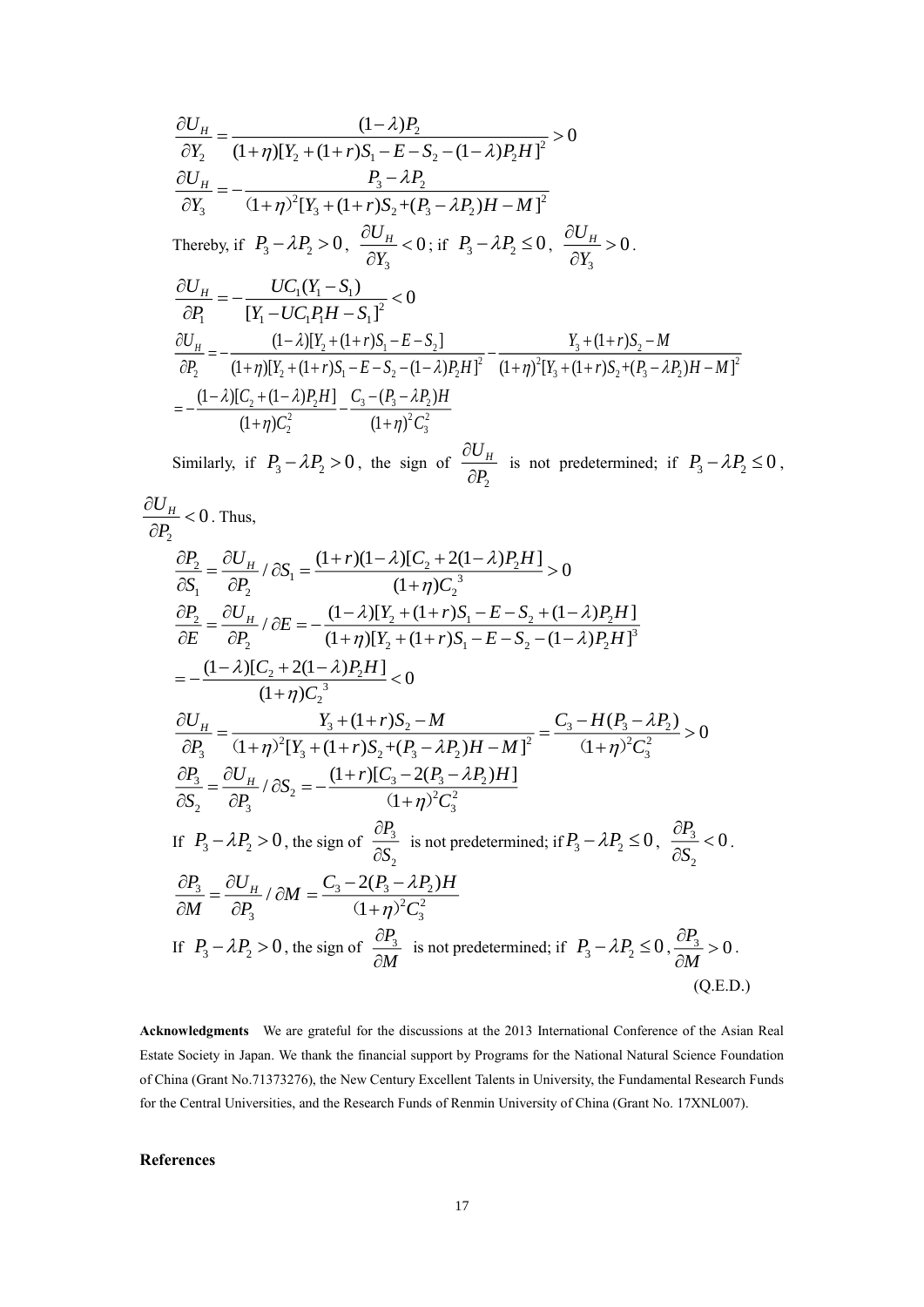- Aaberge, R., Liu, K. & Zhu, Y. (2017). Political uncertainty and household savings, *Journal of Comparative Economics*, 45, 154-170.
- Arellano, M. & Bover, O. (1995). Another look at the instrumental-variable estimation of error-components models, *Journal of Econometrics*, *68*, 29-52.
- Begley, J. (2017). Legacies of homeownership: Housing wealth and bequests, *Journal of Housing Economics*, 35, 37-50.
- Blundell, R. & Bond, S. (1998). Initial conditions and moment restrictions in dynamic panel data models, *Journal of Econometrics*, *87*, 115-143.
- Brown, S. & Taylor, K. (2016). Early influences on saving behaviour: Analysis of British panel data, *Journal of Banking & Finance*, 62, 1-14.
- Chamon, M., Liu, K. & Prasad, E. (2013). Income uncertainty and household savings in China, *Journal of Development Economics*, 105, 164-177.
- Chamon, M. D. & Prasad, E. S. (2010). Why are saving rate of urban households in China rising? *American Economic Journal: Macroeconomics*, *2*(1), 93-130.
- Chen, C., Kuan, C. & Lin, C. (2007). Saving and housing of Taiwanese households: new evidence from quantile regression analyses, *Journal of Housing Economics,16*,102-126.
- Chen, Y., Li, F. & Qiu, Z. (2013). Housing and saving with finance imperfection, *Annals of Economics and Finance,* 14(1), 205-246.
- Curtis, C. C., Lugauer, S. & Mark, N. C. (2017). Demographics and aggregate household saving in Japan, China, and India, *Journal of Macroeconomics*, 51, 175-191.
- Engelhardt, G. V. (1996). House prices and home owner saving behavior, *Regional Science and Urban Economics, 26*, 313-336.
- Engelhardt, G. V. & Mayer, C. J. (1998). Intergenerational transfers, borrowing constraints, and saving behavior: evidence from the housing market, *Journal of Urban Economics,* 44, 135-157.
- Friedman, M. (1957). A theory of the consumption function: Princeton University Press.
- Gan, J. (2010). Housing wealth and consumption growth: evidence from a large panel of households, *Review of Financial Studies- Oxford Journal, 23*(6), 2229-2267.
- Ge, S., Yang, D. T., & Zhang, J. (2018). Population policies, demographic structural changes, and the Chinese household saving puzzle, *European Economic Review*, 101, 181-209.
- Kirsanova, T. & Sefton, J. (2007). A comparison of national saving rates in the UK, US and Italy, *European Economic Review, 51*,1998-2028.
- Hendershott, P. H. & Slemrod, J. (1983). Taxes and the user cost of capital for owner-occupied housing, *Journal of the American Real Estate and Urban EconomicsAssociation,10*( 4), 375-393.
- Himmelberg, C., Mayer, C. & Sinai, T. (2005). Assessing high house prices: bubbles, fundamentals and misperceptions, *The Journal of Economic Perspectives,19*(4) 67-92.
- Hrung, W. B. (2002). Parental housing values and children's consumption, *Regional Science and Urban Economics, 32*, 521-529.
- Im, K., Pesaran, M. & Shin, Y. (2003). Testing for unit roots in heterogeneous panels, *Journal of Econometrics,115*, 53-74.
- Levin, A., Lin, C., & Chia-Shang J. (2002). Unit root tests in panel data: asymptotic and finite sample properties, *Journal of Econometrics,108*, 1-24.
- Lugauer, S., Ni, J. & Yin, Z. (2018). Chinese household saving and dependent children: Theory and evidence, *China Economic Review*, in press.
- Maddala, G. S. & Wu, S. (1999). A comparative study of unit root tests with panel data and a new sample test,